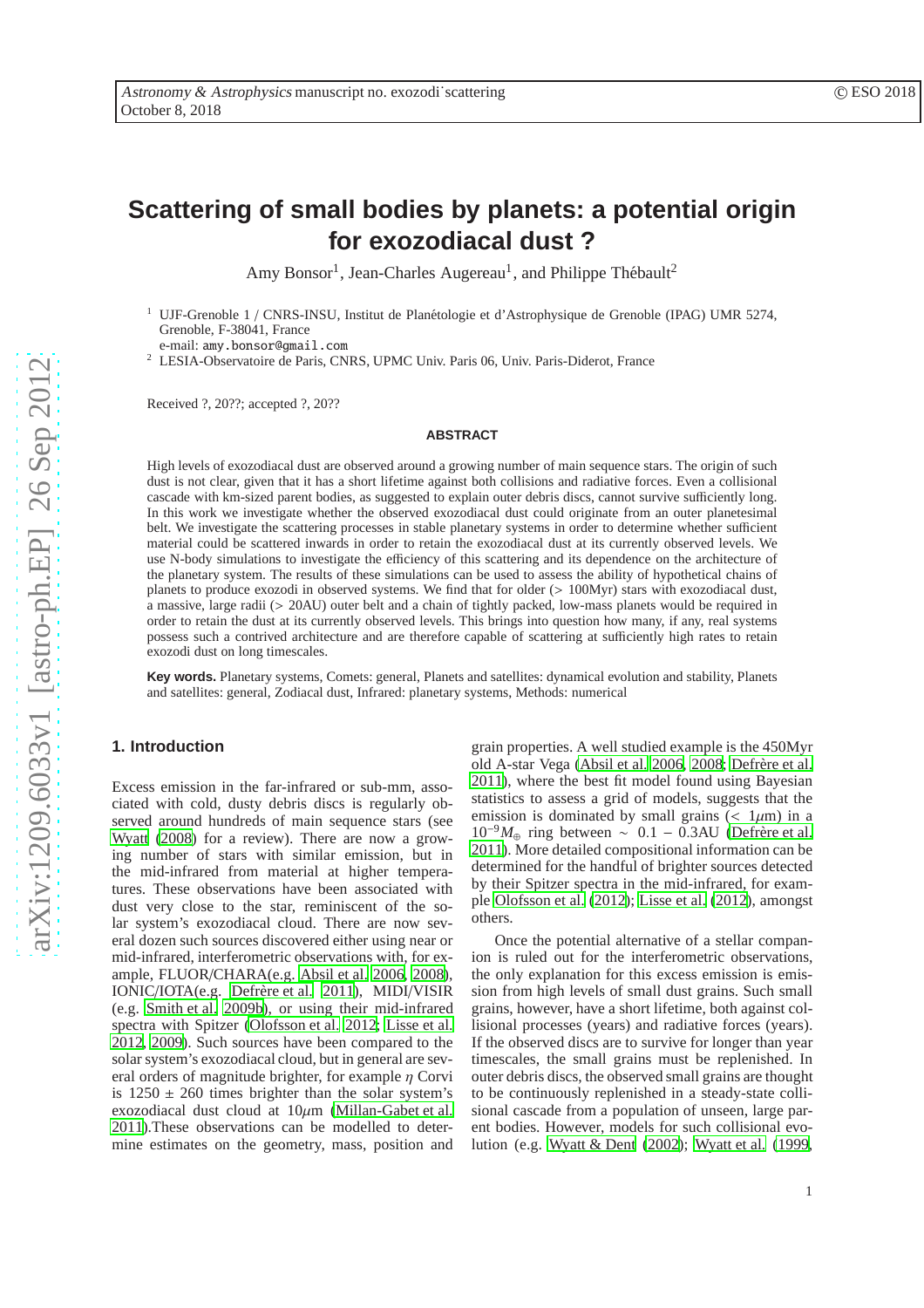[2007b\)](#page-18-11); [Stark & Kuchner](#page-18-12) [\(2009\)](#page-18-12); [Krivov et al.](#page-18-13) [\(2008\)](#page-18-13); Löhne et al. (2008) amongst others), find that close to the star, the planetesimal belt required to supply the observed levels of small dust must be so dense that even kilometre sized parent bodies are rapidly destroyed by collisions [\(Wyatt et al. 2007a\)](#page-18-15). Thus, it is not possible for the observed small grains to be replenished by an insitu steady-state collisional cascade on long timescales (hundreds of years at 1AU). The suggestion has been made that the dust could be resupplied in a steady state collisional cascade if the population of bodies were on highly eccentric (*e* > 0.99) orbits [\(Wyatt et al. 2010\)](#page-18-16). The origin of such a configuration is, however, difficult to conceive. Therefore, in general another explanation for the origin of the observed small dust is required, in particular for the older systems with exozodi.

Many suggestions have been made in the literature to explain these exozodi. The young systems (∼ 10 − 20Myr) with hot dust are easier to explain and it seems probable that we are witnessing increased collision rates during terrestrial planet formation [\(Smith et al. 2009a,](#page-18-17) [2012;](#page-18-18) [Kenyon & Bromley](#page-18-19) [2004\)](#page-18-19), whereas for the older systems, the observations are more puzzling. An obvious origin for the material is further out in the planetary system where it can survive on longer timescales (e.g. [Smith et al.](#page-18-4) [2009b;](#page-18-4) [Lisse et al. 2012](#page-18-6); [Absil et al. 2006\)](#page-18-1). With the growing number of detections of planets and/or planetesimal belts, it seems that outer planetary systems are common. In fact some of the observed exozodis also have detections for outer planetesimal belts (e.g. Fomalhaut [Absil et al. \(2009\)](#page-18-20); [Acke et al. \(2012\)](#page-18-21),  $\eta$  Corvi [Smith et al. \(2009b](#page-18-4)); [Wyatt et al. \(2005\)](#page-18-22), amongst many others). It remains, however, to be determined how this material is transported inwards and whether we are observing a transient or steady-state phenomena.

Recent dynamical modelling of our solar system's exozodiacal dust cloud found good evidence that much of the observed dust originates from Jupiter Family Comets, scattered inwards from the Kuiper belt. Once inside Jupiter's orbit the dust's evolution is dominated by radiative forces, Poynting-Robertson-drag (Nesvorný et al. 2010). Both scattering and PR-drag are transport processes that could occur in extra-solar planetary systems. Poynting-Robertson-drag is most influential in low luminosity systems, for example, it has been suggested to model observations of warm dust around Epsilon Eridani [\(Reidemeister et al. 2011\)](#page-18-24). Scattering can occur both in a stable planetary system, such as the Jupiter Family Comets in our solar system, and at increased rates after a dynamical instability, such as the solar system's Late Heavy Bombardment. Evidence that we may be observing the aftermath of a collision between two large bodies exists from the presence of impact processed silica in the spectra of the hot dust [\(Lisse et al. 2012,](#page-18-6) [2009](#page-18-7)). Models of collisions between large bodies, such as the earth-moon forming collision, show that high levels of dust are produced [\(Jackson & Wyatt 2012](#page-18-25)). Such collisions are by nature rare, in particular their probability decreases with the system age and thus, their probability must be compared to the growing numbers of systems with exozodiacal dust, in particular, the number of old (greater than Gyr) systems (*e.g.* τ Ceti [\(di Folco et al. 2007\)](#page-18-26)).

In this work we investigate whether sufficient material can be scattered inwards from an outer planetesimal belt, in a stable planetary system, to resupply an exozodi, or whether it is necessary to invoke further explanations. We consider the simple scenario where there are (several) planet(s) interior to an outer planetesimal belt and use N-body simulations to determine how efficiently they scatter material inwards from the outer belt. To assess the feasibility of this scenario, these efficiencies must be compared with observations of inner and outer belts. We start by discussing the details of our simulations in Sec. [2.](#page-1-0) Sec[.3](#page-6-0) presents the illustrative example of single planet systems, which is expanded upon in Sec[.4](#page-8-0) with simulations to determine the scattering efficiencies in multi-planet systems. The implications of our results and their limitations are then discussed in Sec. [5,](#page-15-0) before conclusions are formed in Sec. [6.](#page-17-0)

# <span id="page-1-0"></span>**2. Our simulations**

The main purpose of this work is to investigate the rates at which material can be scattered from an outer planetesimal belt into the inner planetary system, with the view that it could contribute to the observed exozodiacal dust. This is necessarily dependant on the architecture of the planetary system; that is the orbits and masses of the planets, and the radial location and masses of the planetesimal belt and exozodi. We aim to constrain the planetary system architecture required in order to scatter material inwards at sufficient rates to produce the observed exozodiacal dust. We anticipate a high dependence of the scattering rates on the system architecture, thus, we hypothesis that the diversity of observed systems could potentially be explained by a diversity of planetary system architectures. For simplicity, we limit ourselves in this work to the scenario of an outer planetesimal belt.

In order to assess the validity of this hypothesis, we use N-body simulations to determine the efficiency of scattering in planetary systems of different architectures. Given the huge diversity of planetary systems found by current observations<sup>[1](#page-1-1)</sup>, it is necessary to limit our parameter exploration to a tiny region of the available parameter space, which is chosen such that the simulations can be used to make further deductions regarding the remaining parameter space. Our simulations determine the rate at which material is scattered inwards as a function of the total mass of material in the outer belt, that is the total mass in all bodies between small  $\mu$ m grains and km-sized bodies. The mass of the outer planetesimal belt can be determined, albeit in a model dependent manner, from observations of outer debris discs. For systems where an outer belt is not detected, this merely places an upper limit on the

<span id="page-1-1"></span><sup>1</sup> see *e.g.* exoplanets.org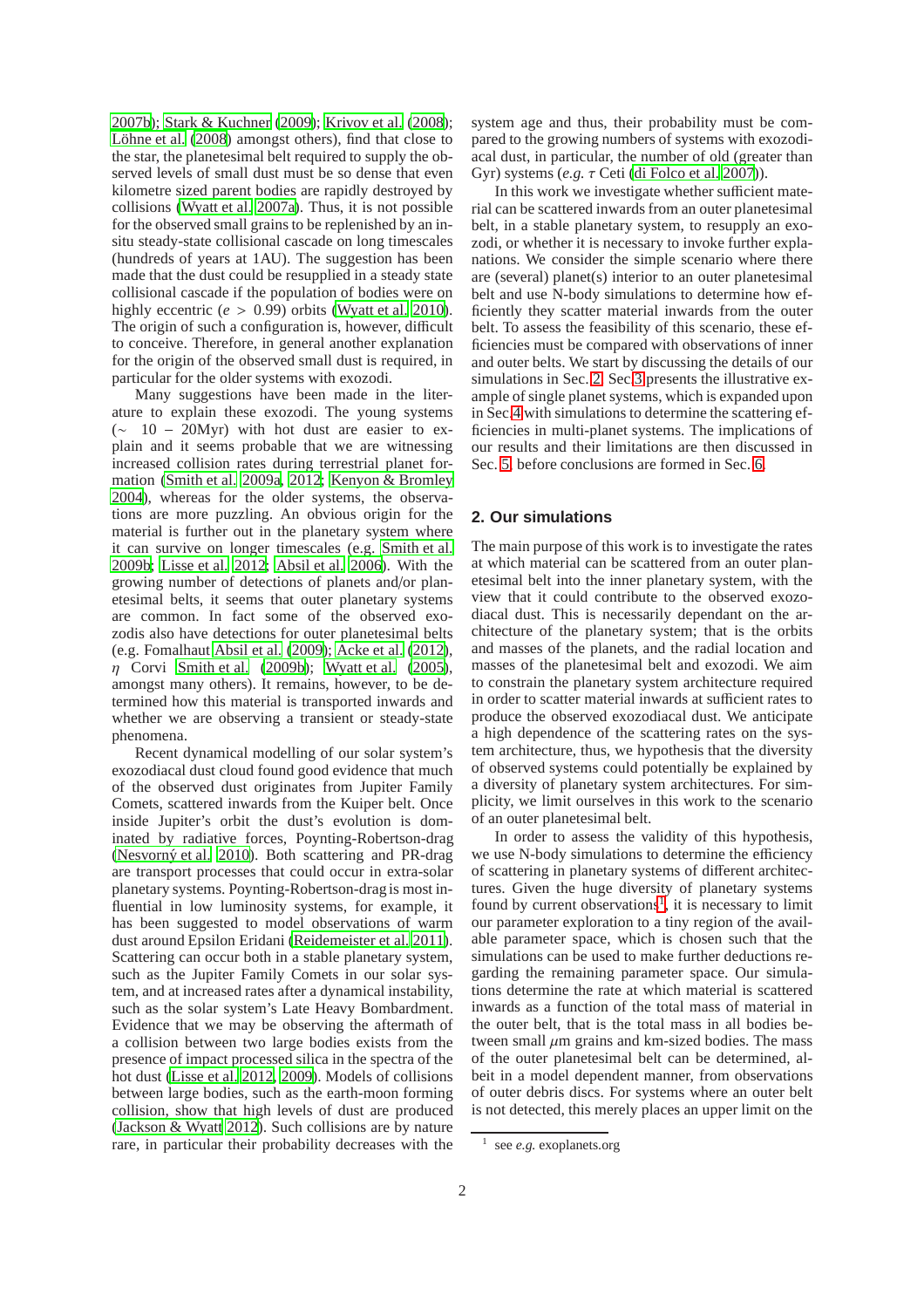mass that could be hidden in an outer belt in this system. Using these masses it is possible to assess whether this hypothesis can be applied to real planetary systems with both outer planetesimal belts and exozodi. This requires a knowledge of the rate at which material needs to be supplied in order to sustain the observed levels of exozodiacal dust.

Observations of exozodiacal dust can be used, again in a model dependent manner, to determine a mass for the observed dust. It is clear that the observed dust is so small  $(\mu m)$  that it has a short lifetime, either against collisions or radiative forces, although the exact lifetime is difficult to calculate. Multiple epoch observations, separated by longer than the lifetime of the small dust, of a handful of systems (e.g [Ciardi et al. 2001;](#page-18-27) [Absil et al.](#page-18-1) [2006,](#page-18-1) [2008](#page-18-2); Defrère et al.  $2011$ ),do not find significant variation in the observed fluxes. Therefore, it seems reasonable to make the assumption in this work that the small dust should be retained at its currently observed rates. It is, however, not clear whether this small dust is resupplied directly, or via collisions between somewhat larger (maybe only mm sized) grains also orbiting in the disc. In order to avoid a complicated discussion of the collisional evolution of material in the exozodi, we decide to make the base-line assumption that at least the currently observed mass of dust must be supplied to the exozodi, on the lifetime of this small dust. In general, this is likely to be (significantly) lower than the rate at which material with the size distribution of the outer belt (where the mass is dominated by large km sized bodies) needs to be scattered inwards, since it ignores the inefficient conversion of this material to small dust (discussed further in Sec. [5\)](#page-15-0). However, if stable outer planetary systems cannot even scatter material inwards at this rate, then it is highly unlikely that they are capable of replenishing the exozodi. As our fiducial example we take the Vega system, where a best fit model finds  $10^{-9}M_{\oplus}$  in between 0.2 $\mu$ m and 1mm grains, with an estimated lifetime of 1yr (Defrère et al. 2011). Thus, to retain Vega at its currently observed levels, the exozodi must be resupplied at a rate of at least  $10^{-9}M_{\oplus}/yr$ , although uncertainties in these values should be taken into account in the assessment of our simulations.

#### <span id="page-2-0"></span>2.1. The scattering process

In this work our focus is on the fate of planetesimals that are scattered during the planet's sculpting of the planetesimal belt. Of particular interest are those particles that are scattered into the inner planetary systems at late times, as these have the potential to replenish an exozodi.

The scattering of planetesimals by planets is a subject that has been investigated in much detail in the literature (e.g. [Raymond et al. 2009](#page-18-28); [Quillen & Holman](#page-18-29) [2000;](#page-18-29) [Beust & Morbidelli 1996;](#page-18-30) [Boley et al. 2012;](#page-18-31) [Bonsor & Wyatt 2012;](#page-18-32) [Debes et al. 2012\)](#page-18-33). Planets are often invoked to sculpt the inner edges of debris discs (e.g. [Quillen & Faber 2006](#page-18-34); [Chiang et al. 2009;](#page-18-35) [Bonsor et al. 2011\)](#page-18-36). A planet placed at the edge of a



<span id="page-2-2"></span>**Fig. 2.** The time at which particles are scattered inside of 1AU as a function of their initial semi-major axis, *a<sup>i</sup>* , for the same simulation as shown in Fig. [1.](#page-3-0) No particles that started outside of  $a_i = 2\delta a_{chaos}$  are scattered.

disc of planetesimals, as shown in Fig. [1,](#page-3-0) will scatter particles that are close to it. These particles lie in a zone directly surrounding the planet, whose size can be estimated analytically by considering the overlap of mean motion resonances, given by [\(Wisdom 1980\)](#page-18-37):

<span id="page-2-1"></span>
$$
\delta a_{chaos} = C \mu^{2/7} a_{pl},\tag{1}
$$

where  $\mu = \frac{M_{pl}}{M}$  $\frac{M_{pl}}{M_*}$ , the planet mass and *C* is a constant, with various values between  $C = 1.3$  [\(Wisdom 1980\)](#page-18-37),  $C = 1.5$  [\(Duncan et al. 1989](#page-18-38); [Quillen & Faber 2006\)](#page-18-34) to  $C = 2$  [\(Chiang et al. 2009](#page-18-35)) in the literature. In this work, we use the value  $C = 2$ , as we find this is a good fit to our simulations (see Fig. [1\)](#page-3-0). Almost all particles in the planet's chaotic zone will be scattered, given sufficiently long timescales, however, some particles outside of this zone will also be scattered by the planet.

Although simulations such as [Quillen & Faber](#page-18-34) [\(2006\)](#page-18-34) show that planets generally clear their chaotic zone on less than 10,000 orbital periods, the effects of this clearing can continue on significantly longer timescales. Even in our own solar system, after Gyrs of evolution, there is evidence of Kuiper belt objects scattered by Neptune, for example, Jupiter Family Comets or Neptune's*scattered* disc. The best way to understand some of these processes is to consider a very simple example.

In Fig. [1,](#page-3-0) we present the results of a simulation in which a 1*MNep* planet was placed on a circular orbit at 2AU, with an initially 'cold' ( $e < 0.1$  and  $I < 10°$ ) planetesimal belt, extending from 2 to 3AU. Particles that start inside of the chaotic zone, and close to its edge, are scattered by the planet onto orbits of higher eccentricity, in general at either constant pericentre or apocentre. The scattering timescale is proportional to distance from the planet, thus the chaotic zone is cleared from inside outwards. In the left-hand panel, it is clear that after 10,000yrs of simulation, the chaotic zone is still being cleared; all particles initially in the inner regions have been scattered, whilst there are still some particles on unperturbed orbits in the outer regions of the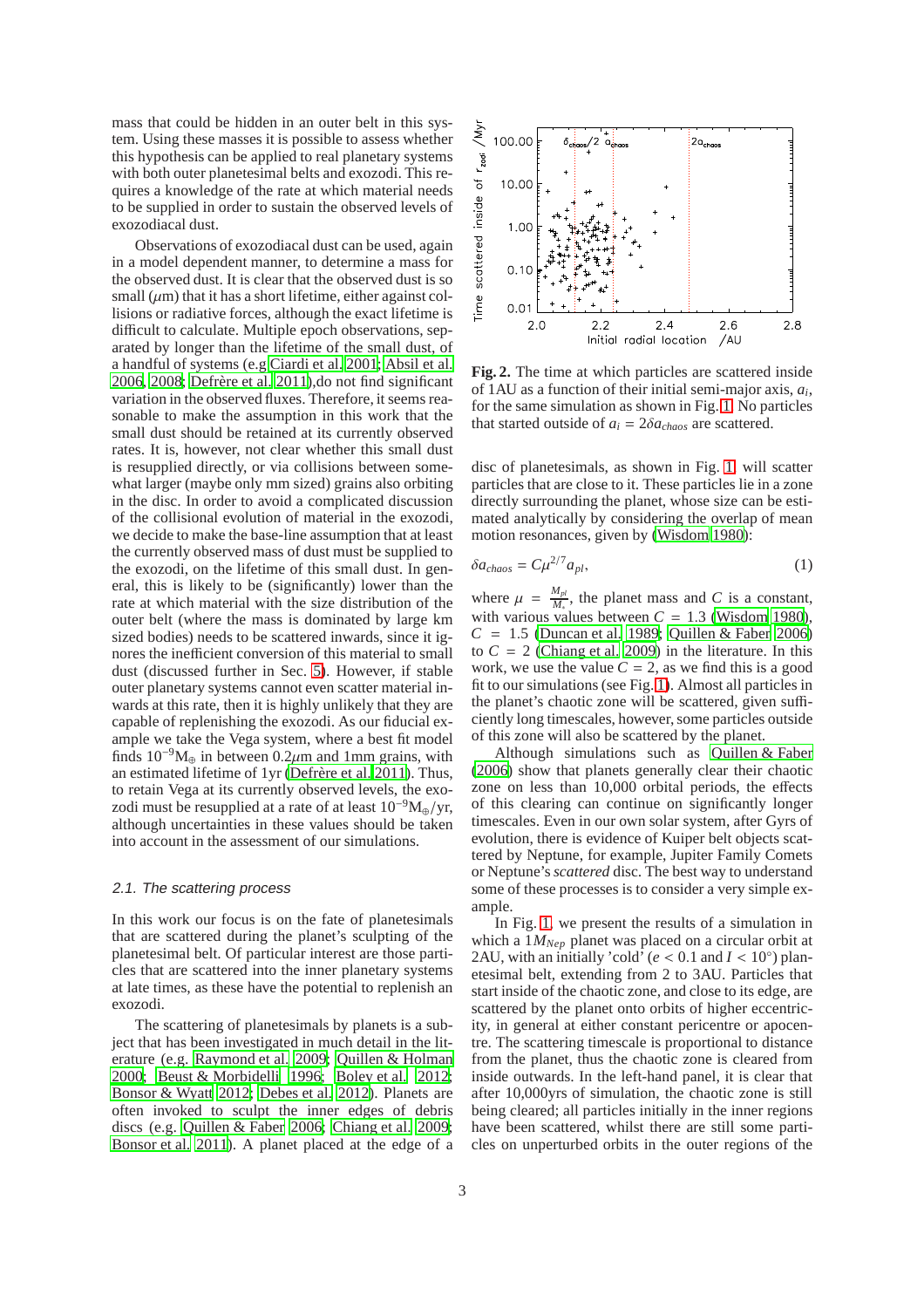

<span id="page-3-0"></span>**Fig. 1.** The semi-major axes and eccentricities of particles scattered by a single Neptune mass planet on a circular orbit at 2AU around a 1*M*<sup>⊙</sup> star, after 10,000yrs (left-hand panel) and 1Myr (right-hand panel). The set-up of the simulation is described in Sec. [2.1.](#page-2-0) Trojan's of the planet are labelled by red crosses. After 10,000yrs, only particles within the inner regions of the chaotic zone (Eq. [1](#page-2-1) with  $C = 2$ , shown by the dashed lines) have been scattered, whilst by 1Myr, the full zone has been cleared. Particles are scattered onto orbits at constant pericentre (*q*) or constant apocentre (*Q*), thus lie between the dotted lines  $q \sim a_{pl}$  and  $q \sim a_{pl} - \delta a_{chaos}$  or  $Q \sim a_{pl}$  and  $Q \sim a_{pl} + \delta a_{chaos} (Q \sim a_{pl}).$ 

chaotic zone. On the other hand, as shown in the righthand panel, after 1Myr of simulation, the full chaotic zone has been cleared. Particles are scattered onto orbits at constant pericentre or apocentre, such that the scattered particles lie between the lines  $q \sim a_{pl}$  and  $q \sim a_{pl} - \delta a_{chaos}$  or  $Q \sim a_{pl}$  and  $Q \sim a_{pl} + \delta a_{chaos}$ , where they are scattered multiple times, until eventually they are either ejected, or hit the planet or star. This can be on significantly longer timescales than the clearing of the chaotic zone. Such particles are equivalent to Neptune's *scattered* disc in our solar system.

In terms of the formation or replenishment of exozodi, we are interested in particles that are scattered close to the star, inside of a limiting radius that we call *rzodi*. Whether this refers to the location of the exozodi or the radius at which Poynting-Robertson or other drag forces dominate is irrelevant to the current simulations. Particles that are scattered inside of this radius originated in (or near to) the planet's chaotic zone, but have been scattered multiple times by the planet, generally evolving at constant apocentre, until their eccentricity is sufficiently high that they are scattered inside of *rzodi*. Thus, the total amount of material scattered generally depends on the size of the chaotic zone and critically the planet's mass.

Fig. [2](#page-2-2) shows the time at which particles are scattered inside of  $r_{zodi} = 1 \text{AU}$ , by the same  $1 M_{Nep}$  planet on a circular orbit at 2AU, as a function of their initial position. The broad trend is for an increase in the time at which particles reach  $r_{zodi} = 1 \text{AU}$  with increasing initial semi-major axis. This was anticipated, as the planet scatters particles close to it more quickly. This trend is, however, very smeared out, in a way that would not be the case if we merely plotted the time at which the particles were initially scattered. This is because once particles have been scattered a few times by the planet, their further scattering looses its dependence on the particle's initial orbit. Given that most particles are scattered many times before they end up inside of *rzodi*, the trend in Fig. [2](#page-2-2) is somewhat blurred.

Critically, Fig. [2](#page-2-2) shows that the scattering rates, even at late times, can be influenced by particles that started on orbits very close to the star. This is unfortunate since it is not clear whether or not particles are expected on such orbits after planet formation. As discussed in further detail in Sec. [3.3,](#page-7-0) the end conditions of planet formation are not well constrained. It is, however, clear that planets clear a zone directly surrounding them, although there are no precise constraints on the size of this zone, which may well differ between terrestrial planet and gas giant formation. It is not the purpose of this work to investigate the end conditions of planet formation, nor to rely greatly upon their outcome, therefore, we restrict the initial semi-major axes of our test particles to  $a_{min}$ , where  $a_{min} > a_{pl}$ . This removes particles from very close to the planet, that would have almost definitely been accreted onto the planet, but ensures that we include particles close the edge of the planet's chaotic zone. Given that our initial test simulations show that such particles are only scattered on timescales greater than  $10,000T_{pl}$ , it seems unlikely that all of these particles would have been significantly influenced, by the smaller planetary core, to have been accreted during planet formation. Thus, although the value of *amin* may be somewhat arbitrarily chosen, it should nonetheless provide a good representation of the behaviour anticipated in a real planetary system. This, however, ignores the effect of migration during planet formation, that could potentially leave gaps in the planetary system. These affects and the influence of our choice of *amin* are discussed further in Sec. [3.3.](#page-7-0)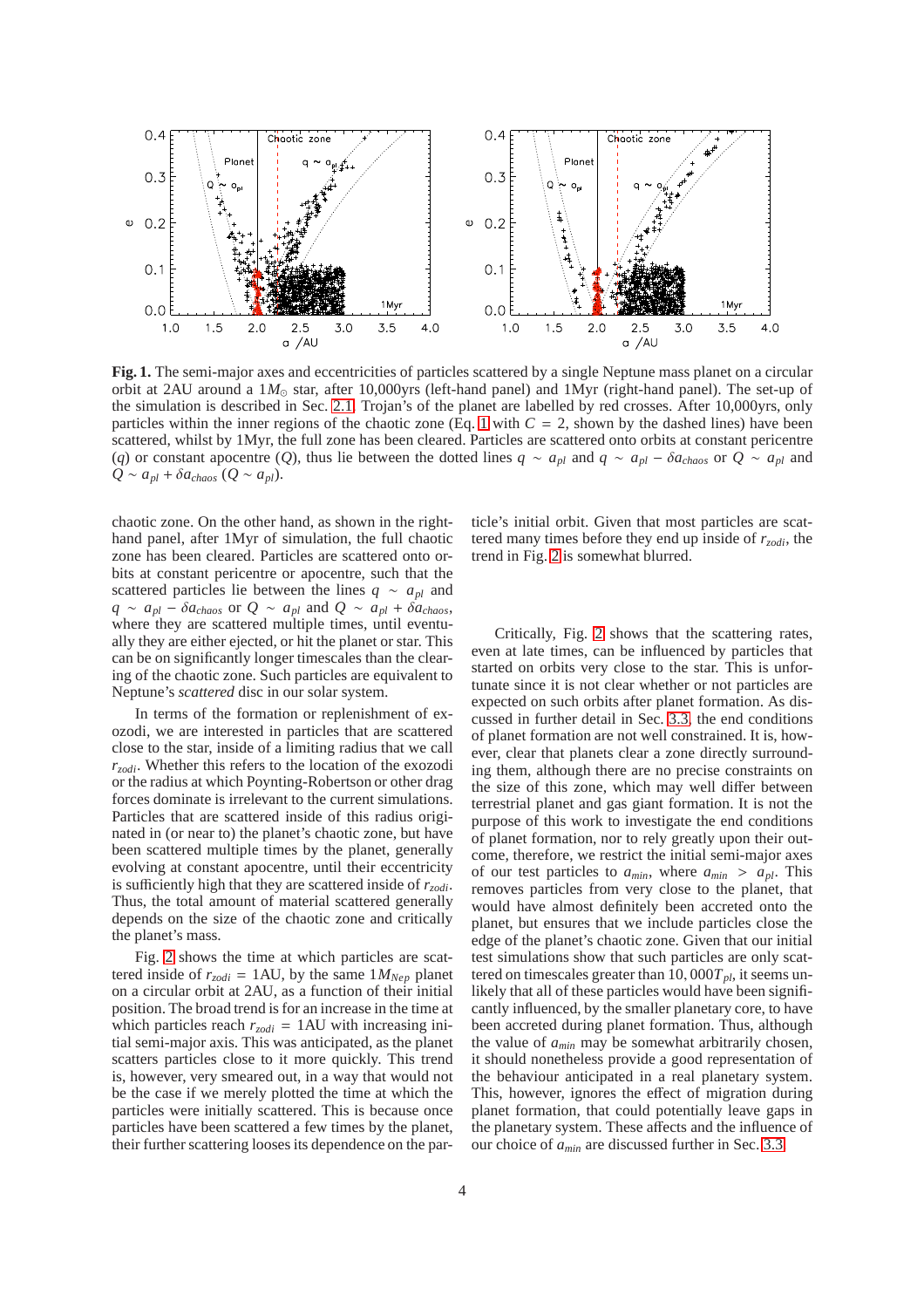

<span id="page-4-0"></span>**Fig. 3.** A diagram to illustrate the set-up of our simulations. The large circle represents the planet, at *apl*. The real belt, at late times, is shown by the thick line between  $r_{belt,in} = a_{pl,out} + \delta a_{chaos}$  to  $r_{belt,out} = \frac{3r_{belt,in}}{2}$ . To simulate this belt we need only consider test particles that start between  $a_{min} = a_{pl,out} + \frac{\delta a_{chaos}}{2}$  and  $a_{max} = a_{pl,out} + 2\delta a_{chaos}$ , represented by the dotted, thick line.

#### <span id="page-4-2"></span>2.2. Details of the simulations

Our simulations are run using the RMVS3 integrator as part of the SWIFT package [\(Levison & Duncan 1994\)](#page-18-39). This has an adaptive timestep. We consider planetary systems that have an outer planetesimal belt, running from  $r_{belt,in}$  to  $r_{belt,out}$ , and a total mass of  $M_{belt}$  in all bodies (between the blow-out size, *Dbl* and a maximum size,  $D_{max}$ , as in Eq. [5\)](#page-5-0). The planets are on circular, coplanar orbits, interior to this outer belt. We consider that the outer planet, orbiting with a semi-major axis of  $a<sub>pl,out</sub>$  has sculpted the inner edge of the outer belt (see for example Fig. [1\)](#page-3-0). The outer planet is therefore placed interior to the outer belt's inner edge by its chaotic zone (Eq. [1\)](#page-2-1), *i.e.*  $a_{pl,out} = r_{belt,in} - \delta a_{chaos}$ . For our initial simulations we only consider a single planet, whilst later in this work (Sec. [4\)](#page-8-0) we consider chains of several equal mass planets, of mass *Mpl*, separated equally in units of their mutual Hill's radii, given by (e.g. [Raymond et al.](#page-18-28) [2009;](#page-18-28) [Chambers et al. 1996\)](#page-18-40)

$$
R_H = \frac{(a_1 + a_2)}{2} \left(\frac{M_1 + M_2}{3M_*}\right)^{1/3},\tag{2}
$$

where  $a_1$  and  $a_2$ ,  $M_1$  and  $M_2$  are the semi-major axes and masses of the two planets.

Our outer planetesimal belt is composed of *N* test particles, whose initial semi-major axes are randomly selected between *amin* and *amax*, initial eccentricities between 0 and  $e_{max} = 0.1$ , initial inclinations between 0 and  $I_{max} = 10^\circ$ , and whose initial longitude of ascending node, argument of pericentre and mean anomalies are between 0 and  $2\pi$ . Although we consider our simulations representative of a belt between  $r_{belt,in}$  and *rbelt*,*out*, it is not necessary to simulate particles covering the full belt (*i.e.*  $a_{min} = r_{belt,in}$  and  $a_{max} = r_{belt,out}$ ). Initial test simulations (see Fig. [2\)](#page-2-2) found that a single planet has little to no influence on particles outside of twice the width of its chaotic zone. Thus, to reduce computing time, we fix  $a_{max}$  at  $a_{pl,out}$  +  $2\delta a_{chaos}$ . As will be discussed in further detail in Sec. [3.3,](#page-7-0) the planet will already have cleared a zone surrounding it during its formation. The exact size of this zone is not well constrained and particles this close to the planet are scattered on average on shorter timescales, therefore we arbitrarily fix  $a_{min}$  at  $a_{pl,out} + \frac{\delta a_{chaos}}{2}$ , although the dependence of our simulations on this value should be noted.

The results of our simulations are scaled to the full belt of width *rbelt*,*in* to *rbelt*,*out*. Care must be taken when referring to the mass of the outer belt. In this work we refer to the total mass of the outer belt as the total mass in a belt between  $r_{belt,in}$  =  $a_{pl,out}$  +  $\delta a_{chaos}$ and  $r_{belt,out} = \frac{3r_{belt,in}}{2}$ , except for in the examples where the outer belt radial extent is known from observations. This outer radius for the belt is an entirely arbitrary choice, and our results can be readily scaled to any value. It, however, enables a comparison between examples with different outer planet masses to be readily made.

The details of the set-up used in our simulations are shown in Fig. [3](#page-4-0) and all the important parameters are listed in Table [2.2.](#page-5-1) In order to avoid unnecessary computing, we consider that particles have left the planetary system if their eccentricity increases above 1 or they are scattered outside of *rmax*, which we take as 10AU in the one planet simulations and 1000AU in the multi-planet simulations.

To determine the rate at which material is scattered inwards, we track the rate at which particles are scattered inside of *rzodi*, the nominal location of the exozodi, which we generally take to be 1AU. Given the necessity to limit the number of test particles in our simulations, we consider that each test particle represents a fraction of the mass in the outer belt, contained in a suitable number of particles that reflect the size distribution of the outer belt. The fraction of the outer belt mass represented by each test particle is assigned based on the particles initial semi-major axis, assuming a mass surface density of the belt given by  $\Sigma(r)dr \propto r^{-\alpha}dr$ , where  $\alpha = 1$ , and that  $a \sim r$  (valid for the low initial particle eccentricities used here). Given the potential difference between the simulated belt and the actual belt (see Fig. [3\)](#page-4-0), each particle is assigned a fraction of the total mass in the belt, extending between *rbelt*,*in* and *rbelt*,*out*:

<span id="page-4-3"></span>
$$
m_{part} = \left(\frac{1}{N_{pp}}\right) \left(\frac{r_{belt,out} - r_{belt,in}}{a_{max} - a_{min}}\right),\tag{3}
$$

where  $N_{pp}$  is the number of test particles placed between  $a_{min}$  and  $a_{max}$  at  $t = 0$ . Using this formulation, this rate can readily be scaled to an outer belt of a different width (*i.e.* with a different *rbelt*,*out*. The rate at which material is scattered inwards is then calculated from the fraction of the belt mass assigned to each particle divided by the time between adjacent collisions.

#### <span id="page-4-1"></span>2.3. The survival timescale of massive outer belts

As can be logically expected, and as will be quantitatively investigated in our study, the scattering of bodies from an outer belt to an exozodi is facilitated for massive outer belts. There is, however, a theoretical limit as to how massive such a belt can be, imposed by its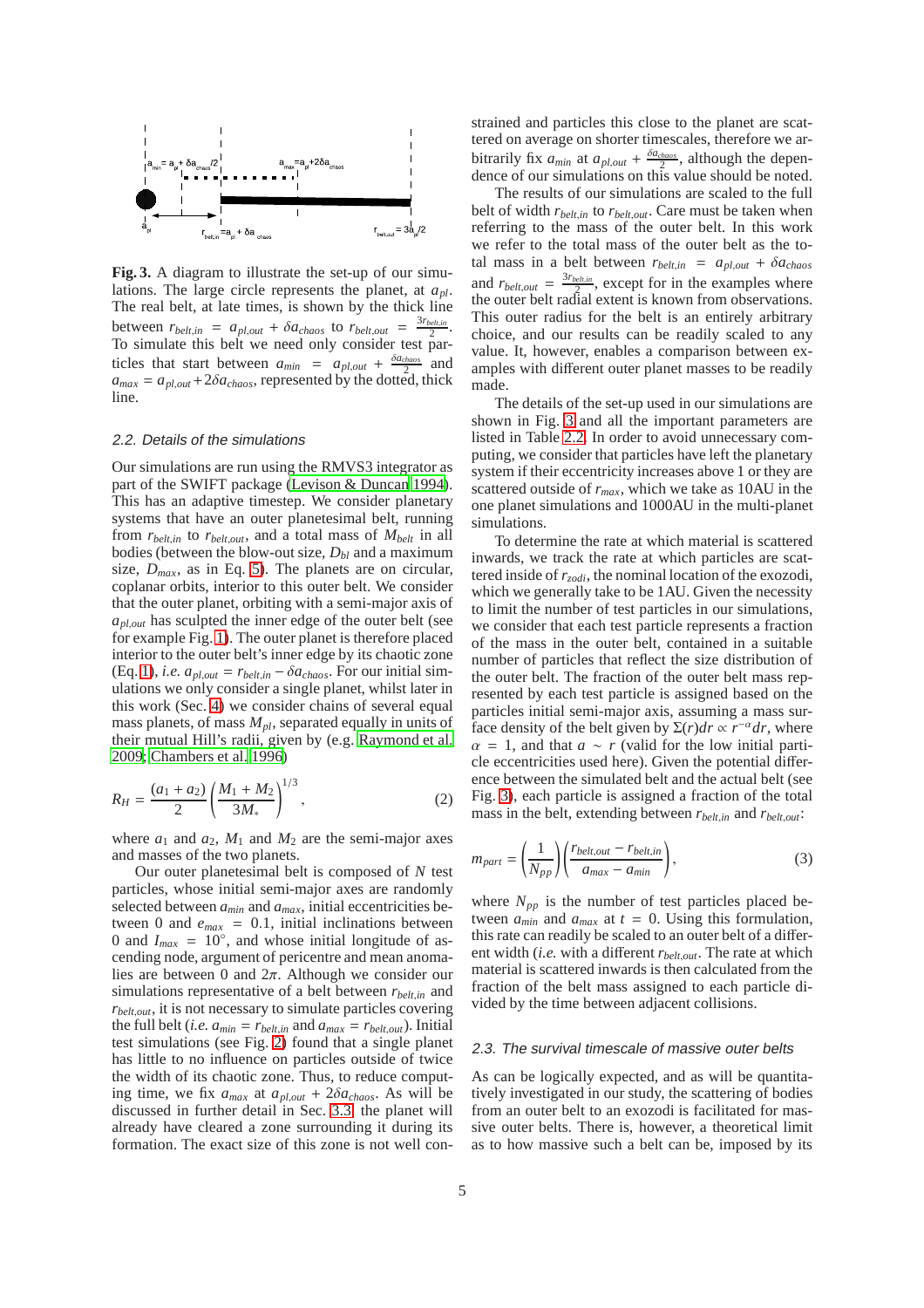| Parameter           | Nominal value in this work                | Description                                                                                     |
|---------------------|-------------------------------------------|-------------------------------------------------------------------------------------------------|
| Δ                   |                                           | The separation of the planets, in units of their mutual Hill's radii                            |
| $\delta a_{chaos}$  |                                           | The radial extent of the chaotic zone in units of the planet's semi-major axis                  |
| $\rho$              | $2700$ <i>kgm</i> <sup>-3</sup>           | The density of the individual particles in the outer belt                                       |
| $a_i$               |                                           | The initial semi-major axis of a particle, before it is scattered by a planet                   |
| $a_{pl}$            |                                           | The planet's semi-major axis                                                                    |
| $a_{pl,out}$        | $r_{belt,in} - \delta a_{chaos}$          | The outer planet's semi-major axis                                                              |
| $a_{min}$           | $a_{pl,out} + \frac{\delta a_{chaos}}{2}$ | The minimum initial semi-major axis of test particles in this simulations                       |
| $a_{max}$           | $a_{pl,out} + 2\delta a_{chaos}$          | The maximum initial semi-major axis of test particles in this simulations                       |
| $a_{fill}$          | 5AU                                       | Planets are placed between this radius and the outer belt.                                      |
| $D_{max}$           | 60km                                      | The size of the largest body in the outer disc                                                  |
| $\frac{dr}{}$       | $\frac{dr}{r} = 2$                        | The width of the outer belt                                                                     |
| $e_{max}$           | 0.1                                       | The maximum initial eccentricity of test particles in this simulations                          |
| $e_i$               |                                           | The eccentricity of a particle before it is scattered by the planet                             |
| $F_{disc}$          |                                           | The disc flux                                                                                   |
| $F_{disc}$          |                                           | The stellar flux                                                                                |
| $\langle e \rangle$ | 0.05                                      | The average eccentricity of particles in the outer belt                                         |
| $I_{max}$           | $10^{\circ}$                              | The maximum initial inclination of test particles in this simulations                           |
| $M_*$               | $1M_{\odot}$ unless otherwise specified   | the stellar mass                                                                                |
| $M_{det}$           |                                           | The minimum mass of a planetesimal belt such that it can be detected                            |
| $M_{max}$           |                                           | The maximum mass of a collisionally evolving planetesimal belt                                  |
| $M_{part}$          |                                           | The fraction of the total outer belt mass assigned to each test particle                        |
| $M_{pl}$            |                                           | The planet mass                                                                                 |
| $N_{pp}$            |                                           | The number of particles used in the simulation                                                  |
| $Q_D^*$             | $150Jkg^{-1}$                             | The dispersal threshold                                                                         |
| $q_{min}$           |                                           | The minimum pericentre of a particle, with a Tisserand parameter of $T_i$ ,                     |
|                     |                                           | scattered by a single planet on a circular orbit                                                |
| $R_H$               |                                           | Hill's radii                                                                                    |
| r                   |                                           | The central radius of the outer belt                                                            |
| $r_{belt,in}$       | $a_{pl,out} + \delta a_{chaos}$           | The inner radius of the outer belt.                                                             |
| $r_{belt,out}$      |                                           | The outer radius of the outer belt.                                                             |
| $r_{zodi}$          | $\frac{3r_{belt,in}}{1 \text{AU}}$        | The position of the exozodi, or the inner radial limit within which most                        |
|                     |                                           | scattered material will go on to produce an exozodi                                             |
| $r_{max}$           | 10 or 100 AU                              | The distance outside of which particles are considered removed from the simulations             |
| $r_{min}$           |                                           | The minimum radius of a planetesimal belt in order that a given mass of material can survive    |
|                     |                                           | against collisions for the age of the system                                                    |
| $r_{belt,min}$      |                                           | The minimum radius required by a planetesimal belt such that it can scatter material inwards at |
|                     |                                           | a sufficiently high rate to retain the observed levels of exozodiacal dust                      |
| $T_i$               |                                           | The initial value of the Tisserand parameter                                                    |
|                     |                                           |                                                                                                 |

<span id="page-5-1"></span>**Table 1.** A list of the parameters used in this work

collisional evolution. This concept of a maximum possible belt mass for a given system's age is a very important constraint when discussing our results. It is therefore important to introduce it before presenting and discussing our simulations.

Debris discs are collisional system in which larger bodies are continuously collisionally ground down to smaller bodies and the smallest bodies are removed by radiation pressure. Thus, over time the total mass in the disc is depleted. Care must be taken in referring to the total disc mass, which here refers to the total mass of all bodies in the collisional cascade, extending from the observed small dust grains  $(\mu m)$  to km sized bodies. There may be larger bodies that are not yet in collisional equilibrium, it is however, impossible to obtain any information about such bodies from the observations and we therefore choose to disregard them in this work. Models for the collisional evolution of such discs from [Wyatt et al. \(1999](#page-18-10)); [Wyatt](#page-18-41) [\(2003\)](#page-18-41);

[Wyatt et al. \(2007a](#page-18-15)[,b\)](#page-18-11) find that there exists a maximum total disc mass that can survive against collisions on long timescales. This maximum mass as a function of the disc radius,  $r$ , is given by [\(Wyatt et al. 2007a\)](#page-18-15):

<span id="page-5-0"></span>
$$
M_{max}(t) = 5.2 \times 10^{-13} \text{ M}_{\oplus} \times \qquad (4)
$$
  
( $\rho$ /kgm<sup>-3</sup>)  $(r/\text{AU})^{13/3} \left(\frac{dr}{r}\right) \left(Q_D^*/\text{Jkg}^{-1}\right)^{5/6} \left(D_{max}/km\right)$   
 $(M_*/M_{\odot})^{-4/3} \left(\frac{e}{r}\right)^{-5/3} \left(t/\text{Myr}\right)^{-1},$ 

where  $\rho$  is the bulk density of the bodies,  $r$  the central radius of the belt of width *dr*,  $Q_D^*$  the dispersal threshold, *Dmax* the size of the largest body in the disc,  $M_*$  the stellar mass,  $\langle e \rangle$  is the average eccentricity of particles in the disc, assumed to be constant and *t* is the age of the system, or strictly the time after the disc was stirred. Written in this form, it was assumed that the disc contains a Dohnanyi size distribution of bodies [\(Dohnanyi 1969](#page-18-42)) with a power index of  $\frac{7}{2}$  [\(Tanaka et al.](#page-18-43) [1996\)](#page-18-43) between the smallest size body that is not blown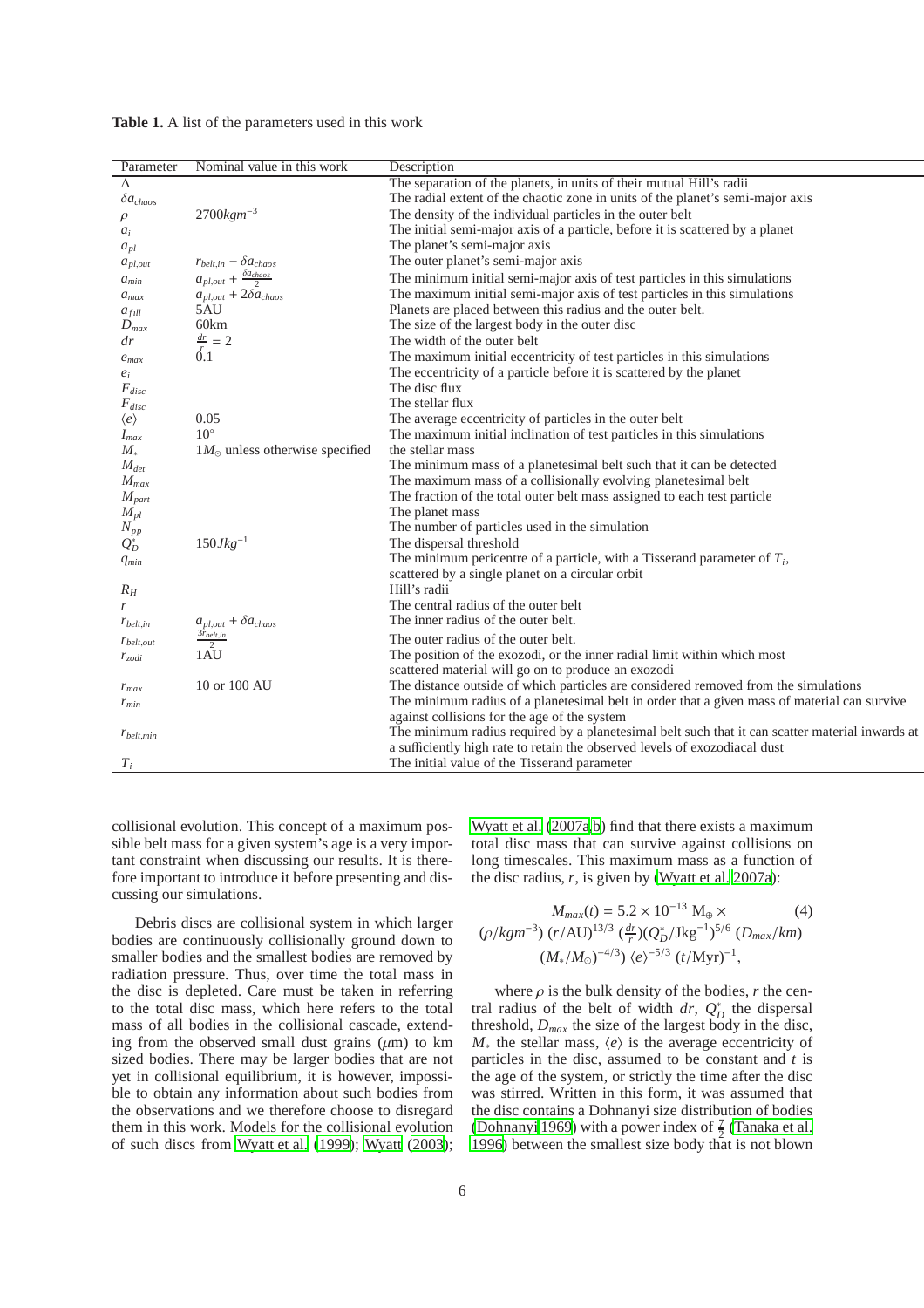

<span id="page-6-2"></span>**Fig. 4.** The minimum central radius of a planetesimal belt, such that a total mass of either  $M_{disc} = 10^{-5}$ ,  $10^{-3}$ , 1, or  $10M_{\oplus}$ , can survive, as a function of age. This is calculated using Eq. [6,](#page-6-1) assuming a steady-state collisional equilibrium, with bodies up to a maximum size  $D_{max}$  = 60km and fiducial values for the other parameters taken from fits to observations of main sequence debris discs, quoted in Sec. [2.3.](#page-4-1) The results scale directly with  $\frac{D_{max}}{M_{disc}}$  and the time axis can be scaled by a factor involving the stellar mass,  $\frac{M_*}{M_\odot}$  $\frac{4}{3}$ .

out of the system by radiation pressure and the significantly larger maximum size for bodies in the disc, *Dmax*. The mass is dominated by the largest bodies. It also assumes that particles can be catastrophically destroyed by particles significantly smaller than themselves, that the disc is thin (of width *dr*) and does not spread radially.

This maximum mass is a strong function of the disc radius. We can use it to determine the minimum radius of a planetesimal belt in which a particular mass can survive against collisions, up to a given age. Thus, the minimum radius at which a disc of mass, *Mdisc*, can survive is

<span id="page-6-1"></span>
$$
r_{min} = 6.8 \times 10^2 \, AU \times \tag{5}
$$
\n
$$
(M_{disc}/M_{\oplus})^{3/13} (M_*/M_{\odot})^{4/13} \langle e \rangle^{5/13} (t/Myr)^{3/13}
$$
\n
$$
(D_{max}/km)^{-3/13} (\rho/kgm^{-3})^{-3/13} (\frac{dr}{r})^{-3/13} (Q_D^*/Jkg^{-1})^{-5/26}.
$$

This minimum radius is particularly interesting because it enables us to place a radial limit on the position of an outer belt if sufficient mass is to survive for a given age. This minimum radius is plotted in Fig. [4](#page-6-2) as a function of time. Formally this is the time since the collisional velocities in the disc reached high enough values to be catastrophic and the system was stirred, which we assume to be approximately equal to the age of the system. We take fiducial values for the model parameters that come from fitting observations of debris discs around main sequence A stars [\(Wyatt et al.](#page-18-11) [2007b\)](#page-18-11). Thus, the maximum body is  $D_{max} = 60$ km, eccentricity  $\langle e \rangle = 0.05$ , the density  $\rho = 2700$ kgm<sup>3</sup> and the width  $\frac{dr}{r} = 0.5$ . In order to allow some of these parameters to be easily varied, the time is plotted multiplied by a factor involving the stellar mass and the ratio of the disc mass to the maximum diameter particle is fixed, rather than the exact disc mass. Planetesimal belts in steady state can exist above and to the left of the minimum lines plotted.

Fig. [4](#page-6-2) confirms our earlier assertion that exozodi cannot be supplied by a steady-state collisional cascade of massive, unseen, parent bodies orbiting at their radial location. Consider the example of Vega, where the best fit to the observations of the exozodi find  $1.9 \times 10^{-9} M_{\oplus}$  of material, in 0.2μm to 1mm sized bodies (Defrère et al. 2011). If this material were to be supplied in a steady-state size collisional cascade from unseen bodies extending up to  $D_{max} = 60 \text{km}$  in size, at the same radial location (*i.e.* inside of 1AU), an absolute minimum on the total disc mass required would be  $10^{-5}M_{\oplus}$ . Fig. [4](#page-6-2) clearly shows that such a mass of material cannot survive at 1AU for longer than ∼ 30Myr, less than 10% the age of Vega. However, such a mass (and significantly more) can survive for 455Myr age of Vega [\(Yoon et al. 2010\)](#page-18-44)<sup>[2](#page-6-3)</sup>, in a belt outside of 60AU (the observed debris disc radius (Müller et al. 2010)).

#### <span id="page-6-0"></span>**3. One planet**

The simplest possible planetary system is one containing an outer planetesimal belt and a single interior planet on a circular orbit. Although possibly not a likely structure for many real planetary systems, this provides a simple to understand, illustrative example of the scattering processes that occur in more complicated multiplanet systems, which we defer to later in this work. We investigate the rate at which particles are scattered to the position of the exozodi. However, a single planet is not capable of scattering particles infinitely far and therefore it is useful to firstly consider analytically the position of the planet relative to the outer belt and the exozodi.

## <span id="page-6-5"></span>3.1. An analytical limit on the maximum semi-major axis of the planet

. ficiently far in, to *rzodi*. If we consider planets on cir- $\binom{5}{1}$  particles scattered by a planet are to produce an exozodi, the planet must be capable of scattering them sufcular orbits, the conservation of the Tisserand parameter places an analytical limit on how far a planet can scatter a particle [\(Bonsor & Wyatt 2012](#page-18-32)). This can be expressed as a minimum allowed pericentre for the particle's orbit, given by (Eq.3 of [Bonsor & Wyatt](#page-18-32) [\(2012\)](#page-18-32))

<span id="page-6-4"></span>
$$
q_{min}(T_i) = a_{pl} \frac{-T_i^2 + 2T_i + 4 - 4\sqrt{3 - T_i}}{T_i^2 - 8},
$$
 (6)

where  $T_i$  is the initial value of the Tisserand parameter, for a particle with semi-major axis, *a<sup>i</sup>* , eccentricity,  $e_i$  and inclination,  $I_i$  (Eq.3 of [\(Bonsor & Wyatt 2012](#page-18-32))). This limit is only strictly valid for low mass planets on circular orbits, where long range interactions are rare.

<span id="page-6-3"></span><sup>&</sup>lt;sup>2</sup> although note the factor of  $(2.1M_{\oplus})^{4/3}$  necessary in Fig. [4](#page-6-2) to account for the mass of Vega [\(Yoon et al. 2010](#page-18-44))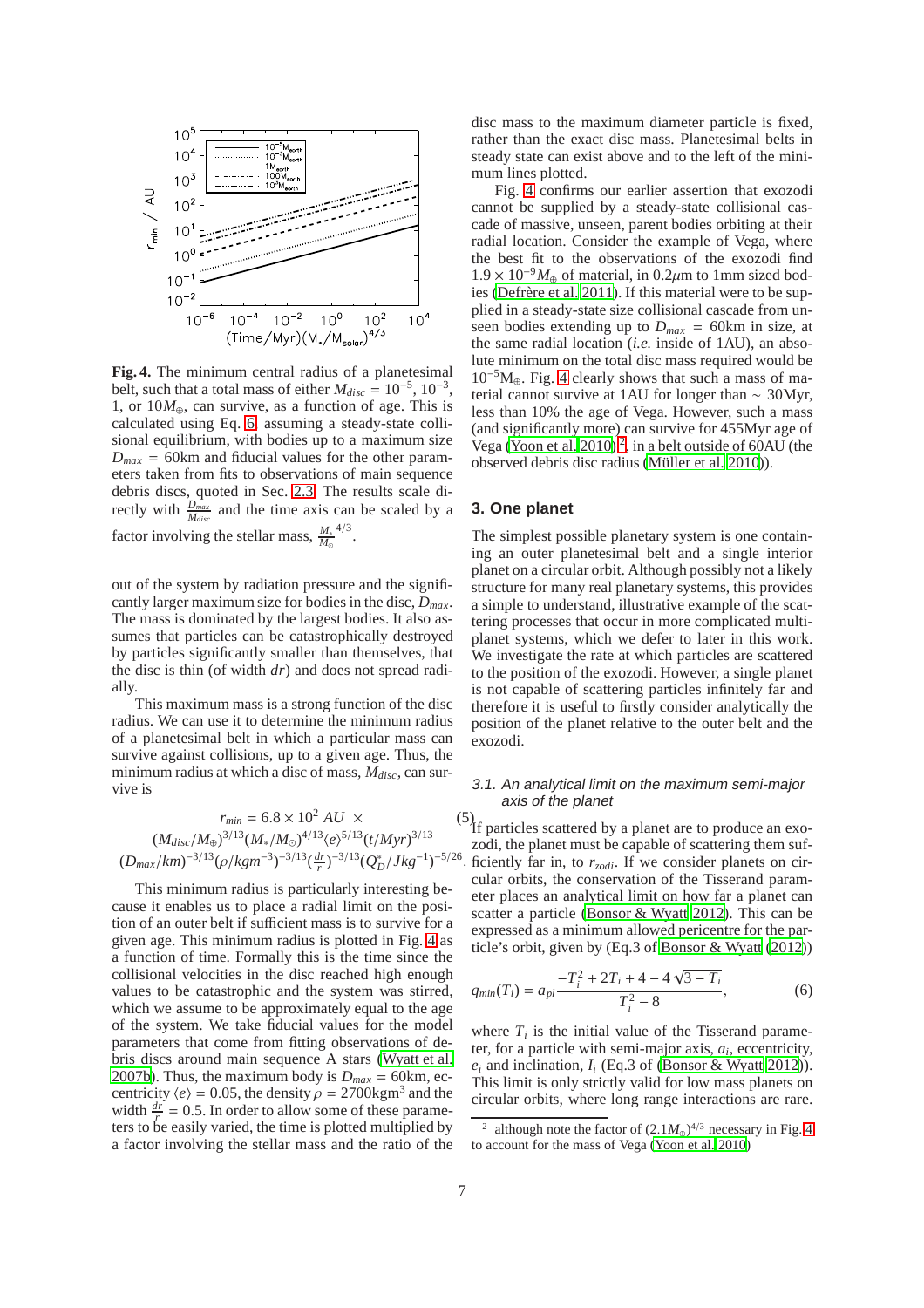It, however, provides a good approximation to the behaviour even of Jupiter mass planets on mildly eccentric orbits, although there may be a small flux of particles scattered inside of this minimum pericentre.

This minimum pericentre can be used to determine whether or not a particular configuration of planet and planetesimal belt can scatter any material to the position of the exozodi, *rzodi*. For a single planet it provides a limit on the maximum semi-major axis of the planet. This depends on the initial orbital parameters (Tisserand parameter value) of the particles before they are scattered by the planet and is determined by equating  $q_{min}(T_i) = r_{zodi}$ . This maximum semi-major axis is plotted in Fig. [5](#page-7-1) as a function of the particle's Tisserand parameter value, except that the particle's initial eccentricity is used as a proxy for its value of the Tisserand parameter. This means assuming values for the particle's initial inclination of  $I_i \sim 2e_i$ , and initial semimajor axis of  $a_i = a_{pl} + \delta a_{chaos}(1 M_{Nep})$ , which places the particle initially at the edge of the planet's chaotic zone. In this plot, we consider a Neptune mass planet, although the dependence on the planet mass of the results is negligible. In terms of our single planet simulations, given that we start particles in a fairly cold belt, with  $e_{max} = 0.1$ , Fig. [5](#page-7-1) shows that the planet must be inside of  $a_{pl}$  < 2.2AU if it is to scatter such particles in as far as an exozodi at  $r_{zodi} = 1 \text{AU}$ .

This analysis can also be applied to the inner planet of a chain of multiple planets, as considered later in this work (Sec. [4\)](#page-8-0). In this case, the particle's inclinations and eccentricity will have been excited by the exterior planets before it reaches the inner planet. For example all particles with  $e_i \sim 0.2$  by the time they reach the inner planet, can be scattered as far as 1AU by a planet at 5AU.

#### <span id="page-7-3"></span>3.2. Dependence on the planet mass

Given the analytical limit on the ability of a planet outside of 2.2AU on a circular, planar orbit to scatter particles inside of  $r_{zodi} = 1 \text{AU}$ , we consider the fiducial example of different mass planets on circular orbits at  $a_{nl}$ =2AU. The simulations are set-up in the manner described in Sec. [2.2](#page-4-2) and the rate at which material is scattered inside of  $r_{zodi} = \frac{a_{pl}}{2}$  $\frac{p_l}{2}$  = 1AU is tracked, as a function of the total mass of a belt spanning between  $r_{belt,in} = a_{pl} + \delta a_{chaos}$  and  $r_{belt,out} = \frac{3a_{pl}}{2}$  $rac{a_{pl}}{2}$  = 3AU. Each cross on the plot in Fig. [6](#page-7-2) represents an individual test particle in our simulations, at the time at which it reached *rzodi*.

An analytical understanding of the dependence of scattering process on planet mass can be found by considering the variance in the size of the chaotic zone (Eq. [1\)](#page-2-1) with planet mass. Thus, an increase in the total amount of material scattered with planet mass is anticipated. Generic arguments tell us that higher mass planets scatter on shorter timescales. Thus, a significantly increased rate of scattering, at least at early times, is anticipated. This can be seen in Fig. [6.](#page-7-2) Although the high mass planets are good at scattering particles inwards at



<span id="page-7-1"></span>**Fig. 5.** An analytical limit on the maximum semi-major axis of a planet, if it is to be able to scatter particles as far inwards as the position of the exozodi at  $r_{zodi}$ , as a function of the particle's initial eccentricity. This is calculated using Eq. [6,](#page-6-4) and the particle's initial eccentricity is a proxy for the Tisserand parameter value, as described in Sec. [3.1.](#page-6-5) This limit only strictly exists for planets on circular orbits and vanishes for  $e_i > 0.46$  (or  $T_i$  < 2), or for very low eccentricity particles that do not cross the planet's orbit ( $e_i$  > 0.04 or  $T_i$  < 3).



<span id="page-7-2"></span>**Fig. 6.** Comparing the rate at which particles are scattered inwards by Neptune, Saturn and Jupiter-mass planets on circular orbits at 2AU. The details of the simulations can be found in Table [2.](#page-9-0) Higher mass planets scatter more material inwards, but lower mass planets continue to scatter material inwards on longer timescales.

high rates on short timescales, on longer timescales, low mass planets are better suited to scattering particles inwards at lower rates.

## <span id="page-7-0"></span>3.3. Dependence on the initial conditions of the simulation

The precise outcome of N-body simulations depends on the exact initial conditions used. In our case, the initial orbital parameters of the planetesimals in the outer belt can affect the ability of planets to scatter them inwards.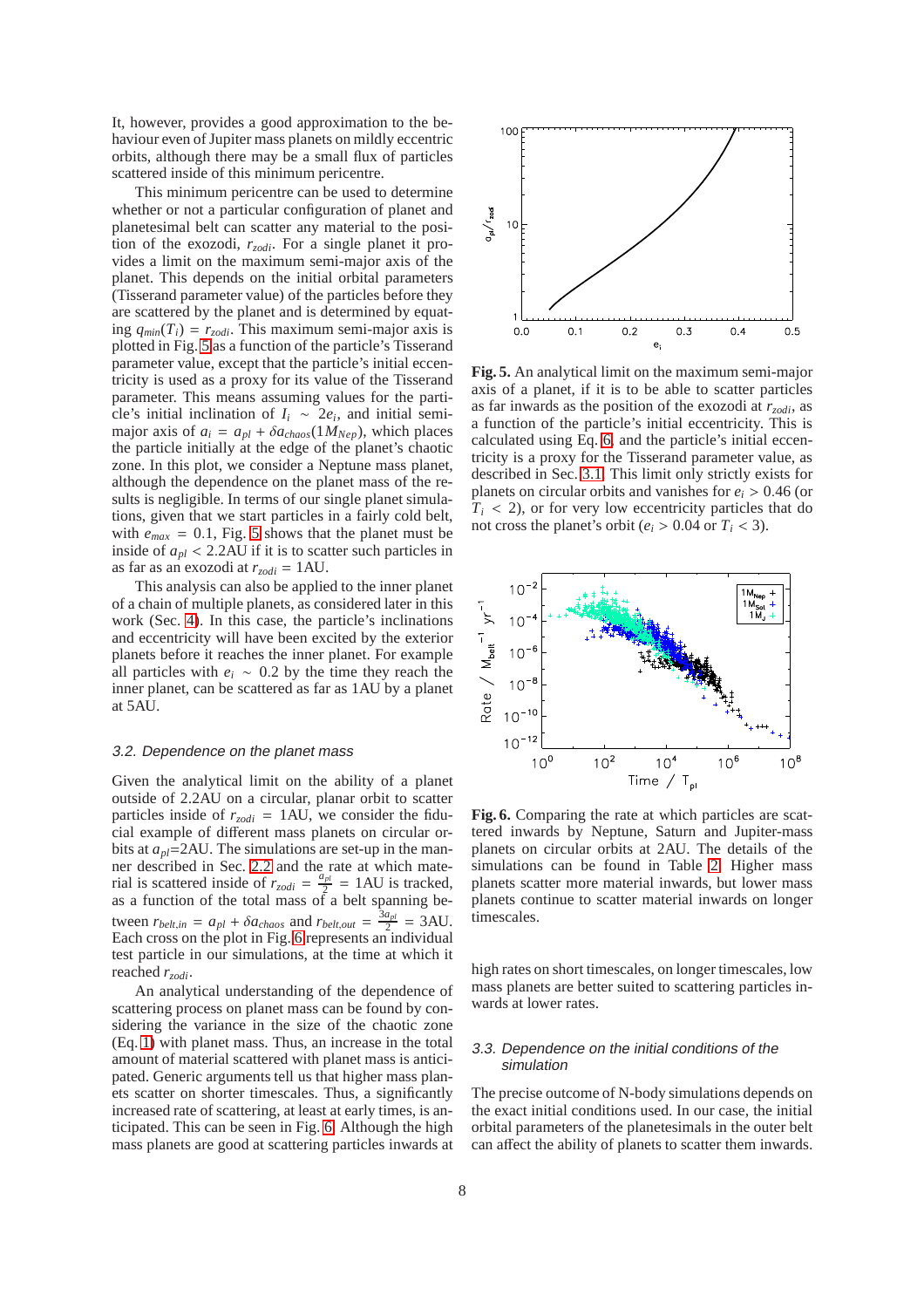

<span id="page-8-1"></span>**Fig. 7.** The change in the scattering rates with the width of the simulated belt, *i.e.*  $a_{min}$  and  $a_{max}$ , for a  $1M_{Nep}$ planet at 2AU, as described in Table [2.](#page-9-0) The crosses represent individual scattering events, whilst the dotted lines are straight line fits to the data. There is a negligible difference between scattering rates when *amax* is increased (green and black points), however, a decrease in *amin* causes a slight increase in the scattering rates, even at late times (red or blue crosses compared to black or green).



<span id="page-8-2"></span>**Fig. 8.** The scattering rates of particles that started with different initial eccentricities and inclinations. The simulations are all for a single Neptune mass planet at 2AU and are detailed in Table [2.](#page-9-0) The crosses represent individual scattering events, whilst the dotted lines are straight line fits to the data. There is an increase in scattering rates with the particle's initial eccentricity or inclination.

Ideally the initial conditions for our simulations would be those found at the end of planet formation process. It is, however, not fully clear what these are. There are many uncertainties in our understanding of the planet formation process and its outcomes, and it is not the purpose of this work to investigate these. We therefore choose to consider an idealised scenario in which the planets are fully formed at the start of our simulations, and the planetesimal belt is situated outside of their orbits.

As planets form they accrete material from their direct surroundings. Thus, a deficit of planetesimals very close to the planet would be expected at the end of planet formation. However, we do not anticipate that the planet fully clears its chaotic zone, given that our initial simulations (Fig. [1\)](#page-3-0) showed that some particles in the outer regions of the chaotic zone were only scattered after 10, 000*Tpl*, *i.e.* longer than expected timescales for planet formation. As discussed in Sec. [2.2,](#page-4-2) we therefore did not include any particles between  $a_{pl}$  and  $a_{min}$  =  $a_{pl} + \frac{\delta a_{chaos}}{2}$  in our simulations. Fig. [7](#page-8-1) shows the the range of change that could be anticipated in our scattering rates, if we have either under or over estimated *amin*. At the late times of interest, even the maximum possible change is less than an order of magnitude.

In order to reduce the necessary computation time, we also limited the initial semi-major axis range of test particles to less than  $a_{max} = a_{pl} + 2\delta a_{chaos}$ . Fig. [7](#page-8-1) shows that this does not alter the results more than the statistical variation between individual simulations. For multiplanet systems, there is the potential that three-body resonances or secular terms may affect particles much further out in the disc, however, test simulations found this not to be significant (Sec. [5\)](#page-15-0).

Arguably the most significant initial condition for our simulations is the initial excitation of the disc. Planet formation models suggest that planetesimals should initially have very low eccentricities and inclinations, damped by the gas disc. For this reason we choose to restrict our initial eccentricities and inclinations to  $e_{max} = 0.1$  and  $I_{max} = 10°$  in this work and allow any excitation above these values to occur naturally during the course of the simulations by interactions with the planet(s). This is a already a relatively high limit compared to many observed debris discs (Thébault & Augereau 2007). However, this ignores any potential excitation of the eccentricities and inclinations of the particles during terrestrial planet formation, after the gas disc has dissipated. A different choice of *emax* and *Imax* could significantly alter our results. Fig. [8](#page-8-2) shows that the rate at which material is scattered inside of *rzodi* increases with *emax* and *Imax*. To calculate these results it was necessary to start the simulations with particles spread initially over the full belt, so as not the bias the results, given that there is an increase in the size of the chaotic zone with both the initial eccentricity and inclination of the particles [\(Mustill & Wyatt 2011;](#page-18-47) [Veras & Armitage 2004](#page-18-48)) not accounted for in the formula of [Wisdom \(1980\)](#page-18-37). This increase in the size of the chaotic zone, is responsible for an increase in the number of particles scattered and thus an increase in the rate at which particles are scattered inwards.

# <span id="page-8-0"></span>**4. Multi-planet Systems**

A more realistic planetary system is one in which there are multiple planets and the outer planetesimal belt is significantly further from the star. There is good evidence for the prevalence of multi-planet systems with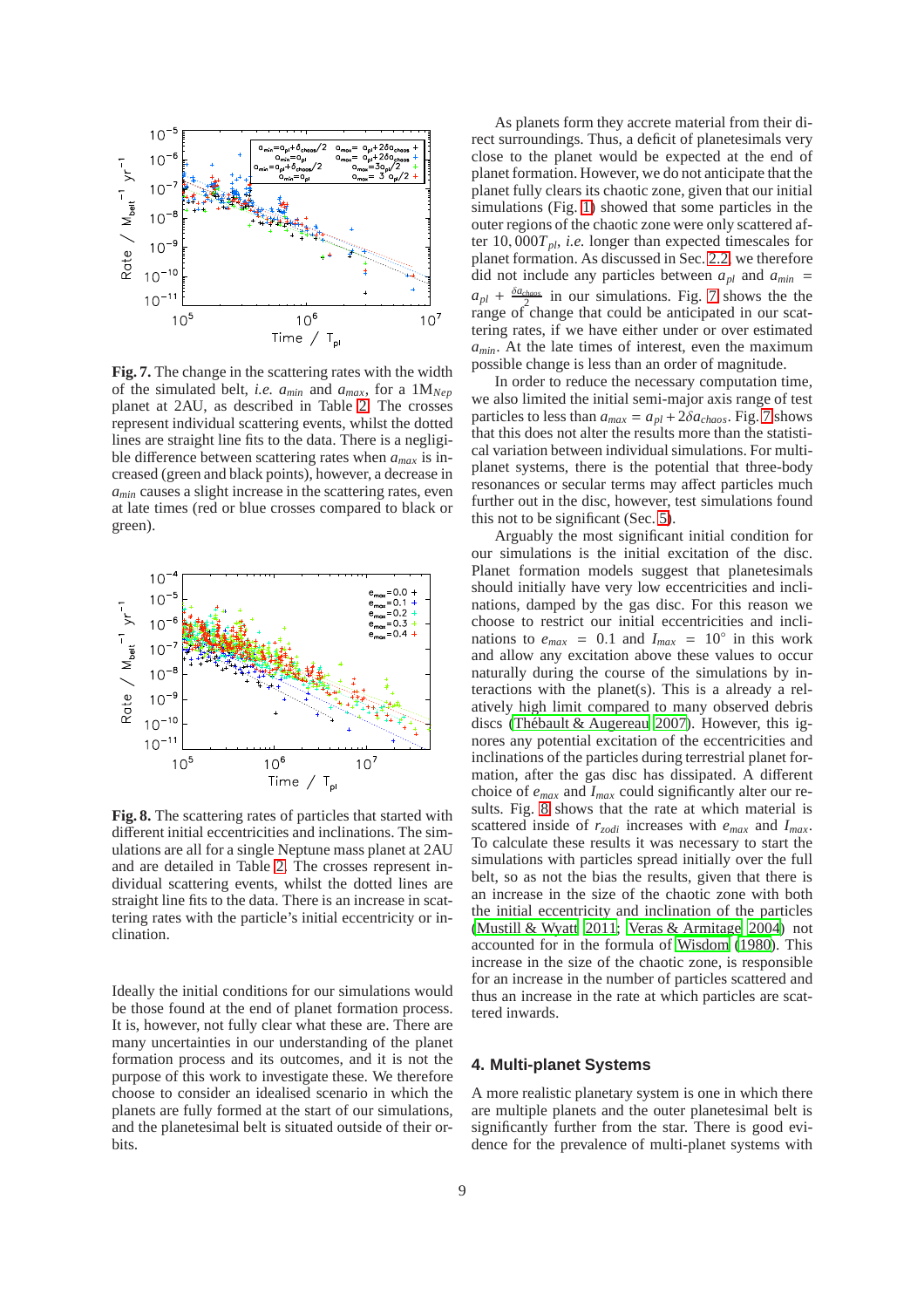| Label                            | $a_{min}$                                          | $a_{max}$                                           | $e_{max}$ | $I_{max}$    | $N_{\underline{p}\underline{p}}$ |
|----------------------------------|----------------------------------------------------|-----------------------------------------------------|-----------|--------------|----------------------------------|
| $1M_{Nep}$                       | $\delta a_{chaos}$<br>$a_{pl}$ +                   | $a_{pl} + 2\delta a_{chaos}$                        | 0.1       | $10^{\circ}$ | 719a                             |
| $1M_{sat}$                       | $\delta a_{chaos}$<br>$a_{pl}$ +                   | $a_{pl} + 2\delta a_{chaos}$                        | 0.1       | $10^{\circ}$ | 1066                             |
| $1M_J$                           | $\delta a_{chaos}$<br>$a_{pl}$ +                   | $a_{pl} + 2\delta a_{chaos}$                        | 0.1       | $10^{\circ}$ | 1000                             |
| $e_{max}=0$                      | $a_{pl}$                                           |                                                     | $10^{-4}$ | $0^{\circ}$  | 1000                             |
| $e_{max}=0.2$                    | $a_{pl}$                                           | $\frac{3a_{pl}}{3a_{pl}}$ $\frac{3a_{pl}}{3a_{pl}}$ | 0.2       | $20^{\circ}$ | 1000                             |
| $e_{max}=0.3$                    | $\mathfrak{a}_{pl}$                                |                                                     | 0.3       | $30^\circ$   | 1000                             |
| $e_{max}=0.4\,$                  | $a_{pl}$                                           |                                                     | 0.4       | $40^{\circ}$ | 1000                             |
| $a_{min} = a_{pl}$               | $a_{pl}$                                           | $\overline{a_{pl}+2\delta a_{chaos}}$               | 0.1       | $10^{\circ}$ | 9491                             |
| $rac{3a_{pl}}{2}$<br>$a_{max}$ = | $\delta a_{chaos}$<br>$a_{pl}$ +<br>$\overline{2}$ | $\frac{3a_{pl}}{3a_{pl}}$                           | 0.1       | $10^{\circ}$ | 87 <b>8</b> i                    |
| Full                             | $a_{pl}$                                           |                                                     | 0.1       | $10^{\circ}$ | 10 <sup>th</sup>                 |

<span id="page-9-0"></span>**Table 2.** Details and results of the various one planet simulations. All simulations are for a  $1M_{Nep}$  mass planet, unless otherwise stated.

a wealth of different architectures<sup>[3](#page-9-1)</sup>. The full parameter space is clearly too large to investigate in this work, even if we restrict ourselves to *Npl* planets on circular orbits, in the same plane, interior to a planetesimal belt. For simplicity, we therefore focus on the example of a chain of equal mass planets, separated equally in units of their mutual Hills radii. This system should be considered a representative system, from which it is possible to better understand the scattering processes and the way that they apply to other systems.

The simulations are set-up in the same manner as described in Sec. [2.](#page-1-0) We place the outer belt at  $r_{belt}$  = 62AU, to match with the observations of the outer belt in the Vega system (Müller et al. 2010), although we anticipate that our simulations can be scaled to a limited range of different belt radii. In the same manner as for the single planet system, the outer planet is placed such that it sculpts the inner edge of the outer belt, at  $a_{pl,out}$  =  $r_{belt,in}$  –  $\delta a_{chaos}$ . Equal mass planets are then placed interior to this, separated by ∆*RH*. In order to ensure that the planetary systems considered actually scatter material inside of  $r_{zodi} = 1AU$ , we consider the conservation of the Tisserand parameter, and the limit this provides on how far particles can be scattered by a planet (Eq. [6\)](#page-6-4). This time, we anticipate that the scattering by multiple outer planets excites the particles eccentricities and inclinations before they are scattered by the interior planet. Therefore, we place a limit on the interior planet such that all particles with  $e > 0.2$  can be scattered inside of *rzodi*=1AU. This implies that the planet should be at 5AU. Therefore we 'fill' our planetary system with planets equally spaced in terms of their Hill's radii down to  $a_{fill,in}$ =5AU. The number of planets required to 'fill' the planetary system ranges between 3 and 10 (as can be seen in Table [4\)](#page-10-0). A choice of a larger value for  $a_{fill,in}$  could reduce the number of particles scattered inside of *rzodi* to zero. It is therefore worth noting that our simulations are more representative of the maximum, than minimum scattering rates.

 $a_{pl} + 2\delta a_{chaos}$  0.1 10◦ 1000H N-body simulations is calculated. Again, each par- $\frac{1000}{\pi}$  1000 s rate at which material is contrared inwards is called  $0.2$  20° 10  $\theta$ lated by considering the time between adjacent scat-0.3 30° 10tH ing events. Again, we arbitrarily consider outer belts 0.4  $40^\circ$  1000 at extend to  $r_{belt,out} = \frac{3}{2}r_{belt,in} = 93 \text{AU}$ . We vary the 0.1 10◦ 878 simulations. The dependence on the stellar mass *M*<sup>∗</sup> and  $0.1$  10<sup>°</sup> 10the position of the outer belt,  $r_{belt,in}$  should also be noted  $\overline{N_{pp}}$  Using the same procedure as for the single planet  $\overline{719}$  (described in Sec. [3\)](#page-6-0), the rate at which parti-106 ges are scattered inside of  $r_{zodi} = 1 \text{AU}$  of the star in the rate at which material is scattered inwards is calplanet masses, *Mpl* and separation ∆*R<sup>H</sup>* between our (discussed further in Sec. [5\)](#page-15-0). The results are shown in Fig. [9,](#page-10-0) for the different simulations listed in Table [4.](#page-10-0)

> Fig. [9](#page-10-0) clearly shows that all simulations follow the same general trend; the scattering rates decrease with time. Above this, there are two clear dependencies on the architectures of the planetary system, one on the planet mass and one on their separation. Firstly, as discussed in Sec. [3.2,](#page-7-3) we expect higher mass planets to scatter more material on shorter timescales. This is clearly seen in Fig. [9,](#page-10-0) where the scattering rates increase with planet mass between the purple blue crosses and yellow crosses. Secondly, the more widely spaced the planetary system, the lower the scattering rates *e.g.* the decrease in scattering rates between the yellow crosses  $(8R<sub>H</sub>)$  and red crosses  $(15R<sub>H</sub>)$ . This follows simply from the fact that the wider the separation of the planets, the smaller the proportion of the particles scattered by one planet that are on orbits that interact with the next inner planet, and so forth for each pair of planets. The planet mass clearly dominates the scattering rates.

#### <span id="page-9-2"></span>4.1. Application of these results to any system

The simulations presented in this section are for very specific planetary systems, with strict constraints on its architecture. This was necessary in order for the current investigation to be feasible. Clearly, these do not mimic many, if any, real planetary systems. In fact, the current observations of multi-planet systems find a huge variety of planet masses and separations. Nonetheless, the results from these simulations can be used to make useful conclusions about the scattering rates in more realistic planetary systems. Firstly, having understood the broad dependences of the scattering rates on planet separation and mass, we are able to conclude that the highest scattering rates, at late times, occur for tightly packed, low-mass planets. Thus, our simulations with chains of Neptune mass planets separated by 8*R<sup>H</sup>* are representative of some of the highest possible scattering rates after millions of years of evolution, beaten only by chains of lower mass planets, packed even closer to the stability limit. We therefore consider that our simulations are broadly representative of an approximate upper limit on the scattering rates possible in any planetary system, although, it is worth noting, as will be discussed in Sec. [5,](#page-15-0) that we may have missed a few systems with very specific architectures that enhance the rates still further. Secondly, the results presented here can be scaled, such

<span id="page-9-1"></span><sup>&</sup>lt;sup>3</sup> 162/580 multi-planet systems according to exoplanets.org on 18 June 2012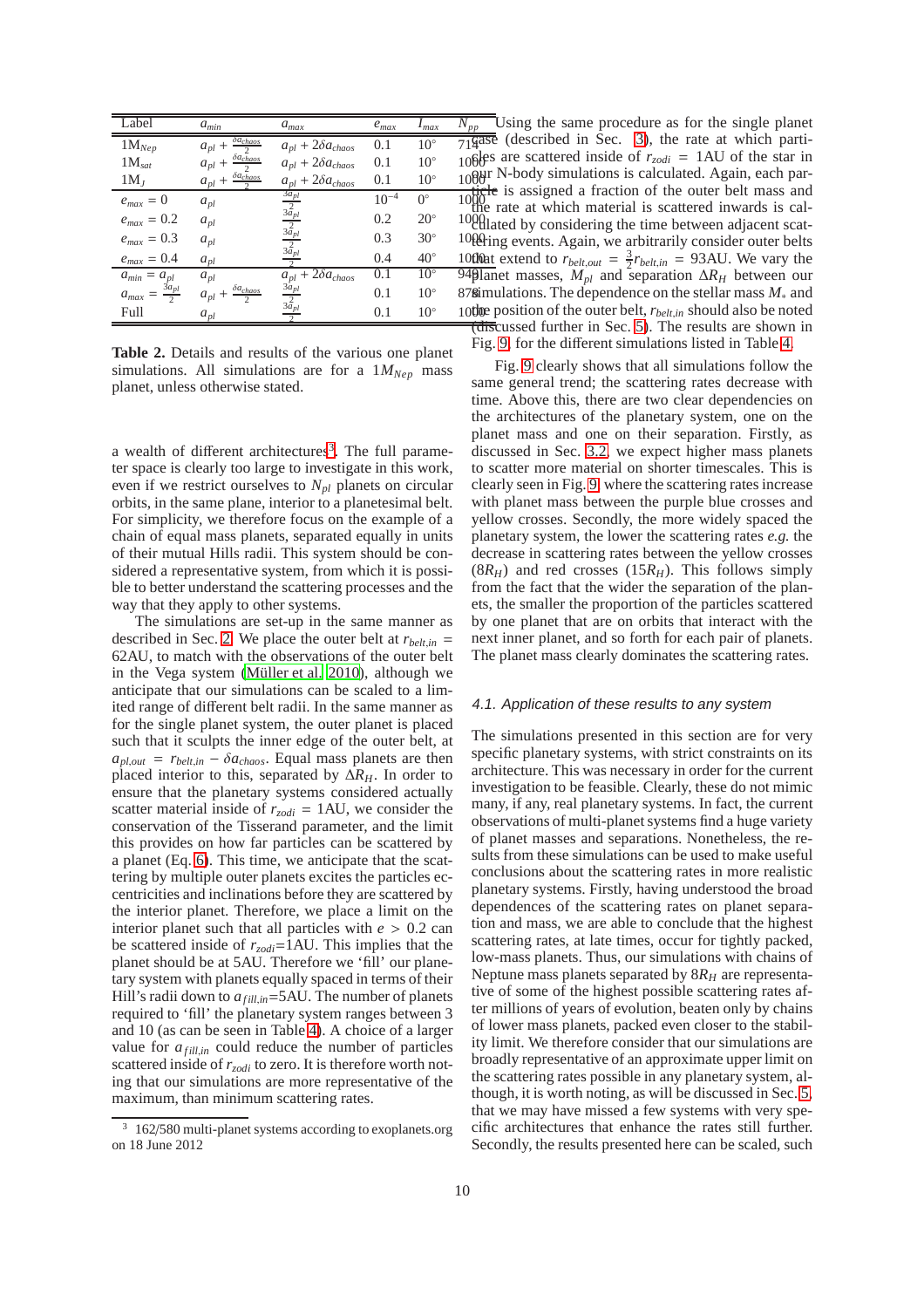| Label        |    | Stellar     |               |                | No. of         | Planet<br>Planet | Planet semi-major axes |                                                |            |            |
|--------------|----|-------------|---------------|----------------|----------------|------------------|------------------------|------------------------------------------------|------------|------------|
|              |    | <b>Mass</b> | $r_{belt,in}$ | $r_{belt,out}$ | planets        | <b>Mass</b>      | Separation             |                                                | $r_{zodi}$ | $a_{fill}$ |
|              |    | $M_\oplus$  | AU            | AU             |                | $M_J$            | $R_H$                  | AU                                             | AU         | AU         |
| Original     |    |             | 62            | 93             | 4              |                  | 8                      | 51.0, 25.9, 13.2, 6.7                          |            |            |
|              |    |             | 62            | 93             | 6              | 0.3              | 8                      | 53.8, 34.5, 22.2, 14.2, 9.1, 5.9               |            |            |
|              |    |             | 62            | 93             | 9              | 0.053            | 8                      | 56.7 44.3 34.6 27 16.5 12.9 10.1 7.9 6.2       |            |            |
|              |    |             | 62            | 93             |                |                  | 15                     | 51.0, 10.8                                     |            |            |
|              |    |             | 62            | 93             |                | 0.3              | 15                     | 53.8, 21.1, 8.3                                |            |            |
|              |    |             | 62            | 93             |                | 0.053            | 15                     | 56.7, 34.3, 20.8, 12.6, 8                      |            |            |
| Vega         | 1v | 2.16        | 62            | 120            |                | 2.16             | 8                      | 51.0 25.9 13.2 6.7                             |            |            |
|              | 2v | 2.16        | 62            | 120            | 6              | 0.65             | 8                      | 53.8 34.5 22.2 14.2 9.1 5.9                    |            |            |
|              | 3v | 2.16        | 62            | 120            | 9              | 0.11             | 8                      | 56.7 44.3 34.6 27 16.5 12.9 10.1 7.9 6.2       |            |            |
|              | 4v | 2.16        | 62            | 120            | $\overline{c}$ | 2.16             | 15                     | 51.0, 10.8                                     |            |            |
|              | 5v | 2.16        | 62            | 120            | 3              | 0.65             | 15                     | 53.8, 21.1, 8.3                                |            |            |
|              | 6v | 2.16        | 62            | 120            | 5              | 0.11             | 15                     | 56.7, 34.3, 20.8, 12.6, 8                      |            |            |
| $\eta$ Corvi | 1e | 1.42        | 100           | 150            | 4              | 1.42             | 6.5                    | 82.3, 41.8, 21.3, 10.8                         | 1.6        | 8          |
|              | 2e | 1.42        | 100           | 150            | 6              | 0.43             | 6.5                    | 86.8, 55.6, 35.8, 22.9, 14.7, 9.5              | 1.6        | 8          |
|              | 3e | 1.42        | 100           | 150            | 9              | 0.08             | 6.5                    | 91.5, 71.5, 55.8, 43.5, 26.6, 20.8, 16.3, 12.7 | 1.6        | 8          |
|              | 4e | 1.42        | 100           | 150            | $\overline{2}$ | 1.42             | 12                     | 82.3.17.4                                      | 1.6        | 8          |
|              | 5e | 1.42        | 100           | 150            | 3              | 0.43             | 12                     | 86.8, 34.0, 13.4                               | 1.6        | 8          |
|              | 6e | 1.42        | 100           | 150            | 5              | 0.08             | 12                     | 91.5, 55.3, 33.5, 20.3, 12.3                   | 1.6        | 8          |

**Table 3.** A summary of the parameters for the chains of equal mass planets used in the simulations of Sec. [4,](#page-8-0) shown in Fig. [9.](#page-10-0) The bottom half of the table describes scaled versions of these simulations that could be applied to Vega or  $\eta$  Corvi.



<span id="page-10-0"></span>**Fig. 9.** The rate at which particles are scattered, by a chain of equal mass planets of 1*MNep* (dark purple)  $1M_{Sat}$  (blue) or  $1M_J$  (red/orange), spaced equally in units of their mutual Hill's radii by either 8 (crosses) or 15 (stars)  $R<sub>H</sub>$ . The rate is plotted as a fraction of the outer belt mass, in a belt spanning from 62AU to 93AU, and particles are scattered inside of  $r_{zodi} = 1AU$ , as described in Sec. [4](#page-8-0) and Table [4.](#page-10-0) These results can be scaled to different systems, as described in Sec. [4.1.](#page-9-2) The scattering rate is higher on shorter timescales with higher mass planets that are closely spaced, whilst on longer timescales tightly packed low mass planets scatter at a higher rate.

that the scattering rates in a system of a known architecture can be estimated. In this manner the scattering rates in a real planetary system, with planets on known orbits, could be estimated.

In this work, we investigated the change in the scattering rates between chains of equal mass planets, evenly spaced in units of their Hill's radii (∆*RH*), with different planet masses ( $M_{pl}$ ) and separations ( $\Delta$ ). To do this we fixed the stellar mass  $(M_*)$ , the radial location of the outer belt, (*rbelt*,*in*, *rbelt*,*out*), the radial location of the exozodi  $(r_{zodi})$  and a parameter that we term  $a_{fill}$ , that specifies the number of planets, by providing an inner radial limit on their possible orbits. Real planetary systems are unlikely to have the values used for these parameters. We therefore discuss the effects of changing the different parameters on the scattering rate, in such a way that we can understand and anticipate the behaviour in any planetary system.

Firstly considering planetary systems of the form described in this section, with equally separated, equal mass planets, the scattering rates that we calculated (*i.e.* shown in Fig. [9\)](#page-10-0), can be applied almost exactly to another system in which the orbital timescales of the planets/planetesimals are different. In other words, systems where the radial location of the outer belt or the stellar mass is changed. In this manner the results of our simulations can be applied to planetary systems with outer planetesimal belts at any location, with the assumption that the radial location of the exozodi scales with the radial location of the outer belt. If the radial location of the outer belt is scaled by a factor,  $f$ , then the same scattering rates can be applied to the system by scaling the time axis by a factor of  $a_{pl,out}^{3/2} \sim r_{belt,in}^{3/2}$ . Similarly, for stars of different stellar mass, there is a small change in the scattering timescales that can be found by scaling the time axis by a factor  $M_*^{1/2}$  $\frac{1}{2}$ .

There are three other parameters that can affect the scattering rates; the width of the outer belt (*rbelt*,*out*), the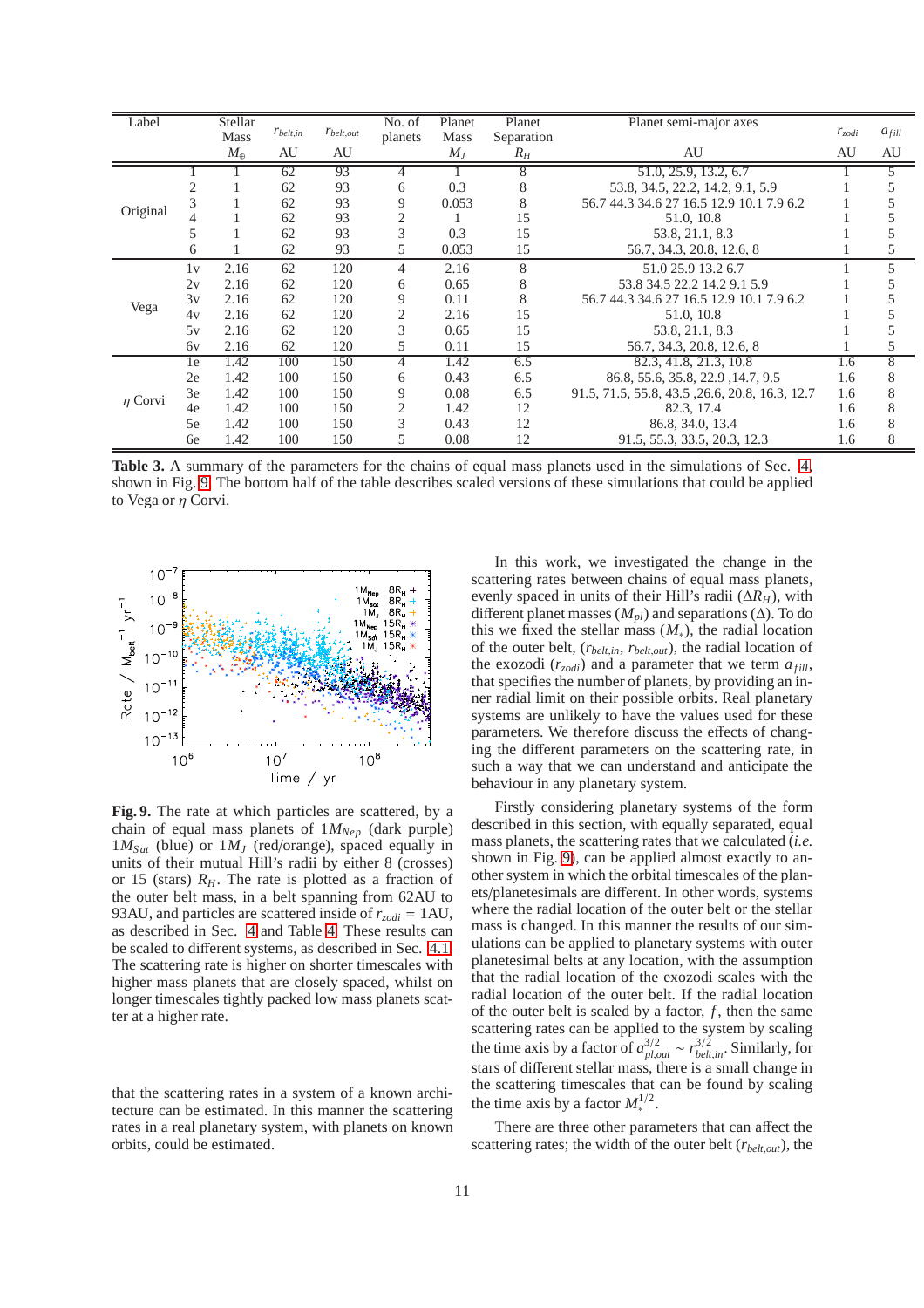location of the exozodi (*rzodi*) and the innermost planet's semi-major axis,  $a_{fill}$ . The width of the outer belt is in essence unimportant, as long as it is greater than the planet's chaotic zone. It will however change the values for both the total outer belt mass, and the fraction of it, that is scattered inwards, in a manner that can be readily calculated using Eq. [3.](#page-4-3)

The location of the exozodi (*rzodi*) is crucial. Scattering rates generally scale with *rzodi*, unless *rzodi* is too small that no (or very few) particles can be scattered sufficiently far inwards (see discussion of the analytical limit in Sec. [3.1\)](#page-6-5). Changing the location of the exozodi produces differences in the scattering rate of the same order of magnitude as the difference caused by changing the planet separation  $(∆)$ .

On the other hand, the value of the parameter  $a_{fill}$ used here, was chosen to ensure that particles are scattered to the location of the exozodi, *rzodi*. In a real planetary system, the innermost planet could take any position, and the scattering rates will depend critically on this position. Test simulations find that scattering rates do not vary significantly with  $a_{fill}$ , or equivalently the position of the innermost planet, so long as the planet separation does not increase. This only applies if  $a_{full}$  is not decreased so much that the inner planet is within a Hill's radius of the exozodi, or increased so much that particles can no longer be scattered from  $a_{fill}$  to *rzodi*. For the example system used in this work with  $a_{belt,out} = 62r_{zodi}$ , analysis of our simulations found that particles are generally excited up to eccentricities of around *e* ∼ 0.3 before being scattering by the planet. Thus, using Fig. [5](#page-7-1) we anticipate that increasing  $a_{full}$ up to 10 AU, does not significantly alter the scattering rates. We verified this with test simulations. In other words, taking the example of the chain of 4 Jupiter mass planets separated by  $8R<sub>H</sub>$ , the innermost planet is not required in order to retain the scattering rates at the calculated values. However, if  $a_{fill}$  were to be increased beyond 15AU, no particles would be scattered inwards. It is therefore easy to design a planetary system in which the scattering rates tend to zero, by applying Fig[.5](#page-7-1) to that system.

Now, we consider the broad outcomes of these results and their applicability to any planetary system. In general, the results presented in this work only further our understanding of planetary systems with a single, outer planetesimal belt and planets on circular, coplanar orbits, interior to the belt. Let us first consider chains of planets of non-equal mass. The outer planet controls the amount, and the rate, at which material is scattered into the inner planetary system. Thus, the outer planet dominates the scattering rates, whilst the inner planets modify these rates slightly by controlling how long it takes for particles to be passed inwards to the exozodi. This timescale depends on the mass of the planets. The best way to illustrate this is to consider the simple example of a chain of Neptune mass planets, that ordinarily scatter a small amount of material inside of *rzodi* on long timescales (see Fig. [9\)](#page-10-0). If all but the outer planet were replaced with higher mass  $(e.g. ~ 1 M_J)$  planets, whilst retaining the same separation in Hill's radii, then material would continue to be scattered out of the outer belt on the same timescales, but would be passed from the outer belt to *rzodi* more swiftly. Therefore, the rate of scattering of material inside of *rzodi* would fall off more steeply with time. If the interior planets were of lower mass than the outer planets, they could do the inverse and cause a bottleneck, delaying the scattering process.

Now, all that remains in order to be able to apply our results to any planetary system, is a consideration of the effect of changing the separation of the planets. Although our simulations clearly show that more widely spaced systems scatter at somewhat lower rates, as discussed in Sec. [4,](#page-8-0) the effect on the scattering rates is not as significant as that caused by changing the planet mass. The separation of the planets can, however, be increased so much, that a gap in the planetary system is produced, over which very few particles are scattered. The separation at which this occurs can be estimated by considering when the planets are so widely separated that  $q_{min}(T_i) < a_{pl} - \Delta R_H$ , or referring to [Bonsor & Wyatt \(2012\)](#page-18-32) for a more detailed calculation. To take an example, for a chain of Jupiter mass planets, if any pair of planets were separated by more than 20*RH*, very few particles could be passed between them.

To summarise, the arguments presented here can be used to calculate exactly the scattering rates in planetary systems that follow the mould of our example and to estimate the broad behaviour in any other planetary system.

## 4.2. The collisional evolution of the outer planetesimal belt

The outer planetesimal belt is a collisionally evolving system, like any debris disc. We have not taken the collisional evolution of the disc mass into account in our calculation of the rate at which material is scattered inwards, shown in, for example, Fig. [9.](#page-10-0) Each individual data point in this plot was calculated by assigning each test particle a fraction of the total outer belt mass at the instant it was scattered inwards. Of course, if the disc is collisionally evolving, the total outer belt mass could potentially be different for each particle. Taking this into account, the new version of Fig. [9,](#page-10-0) would have an even steeper fall off with time. For practical purposes, the data in Fig. [9](#page-10-0) will generally be used to assess the total outer belt mass required in order to obtain an observed scattering rate. This should be close to the disc's current mass, because in the general the timescales for the collisional evolution are not significantly faster than the scattering timescales.

If we make the assumption that material must be scattered inwards at a rate of at least 10−9*M*⊕/yr to resupply an exozodi, the simulations shown in Fig. [9](#page-10-0) can be used to determine the minimum mass required an the outer belt at 62AU. It is important to consider whether or not such a mass can survive against collisions, at the given radial location, for the age of the system. This can be done analytically, for example using the mod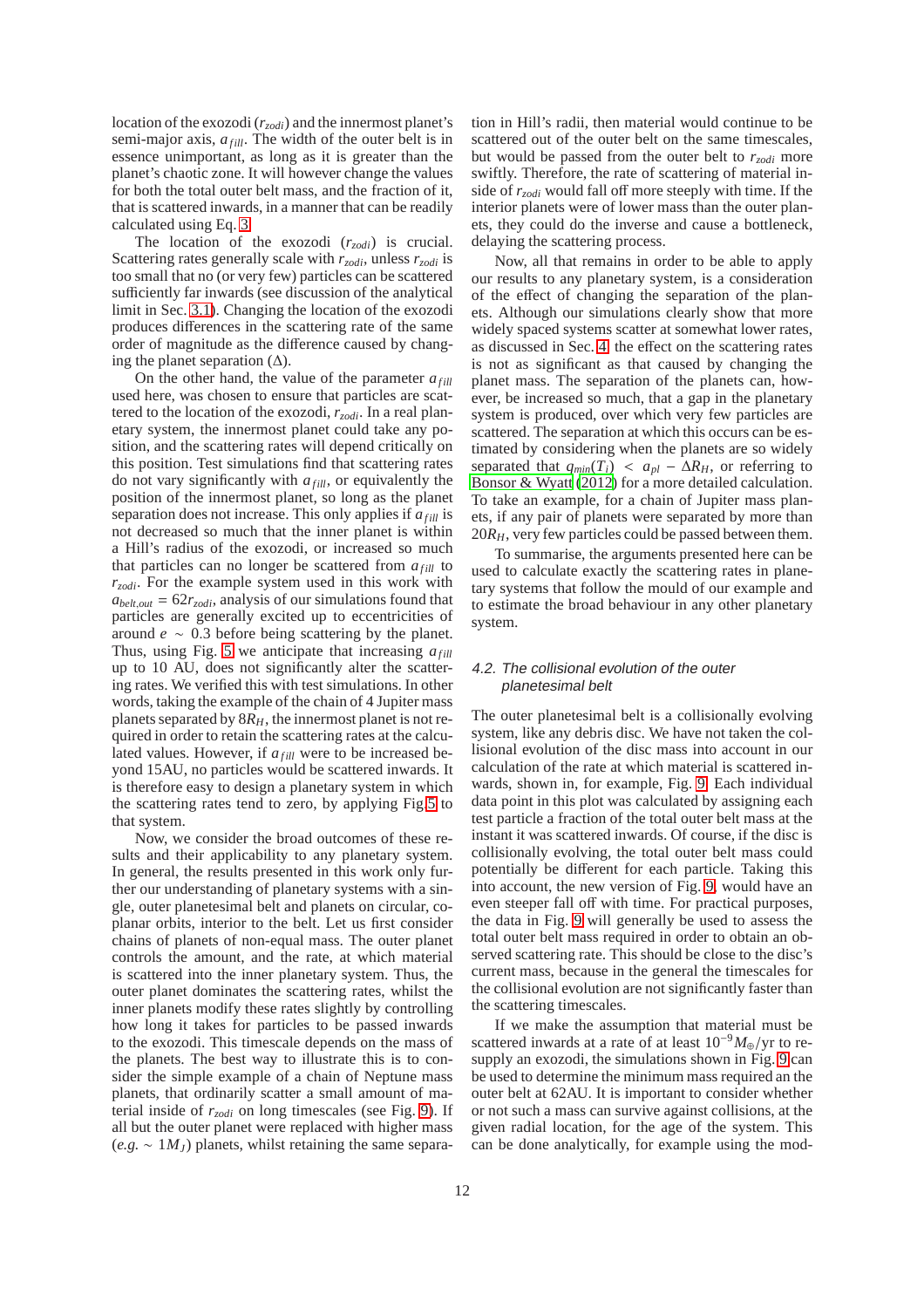els of [Wyatt et al. \(2007a\)](#page-18-15) and Eq. [5.](#page-5-0) In fact, given that the results of our simulations can be readily scaled to systems with outer belts at different radial locations (as discussed in Sec. [4.1\)](#page-9-2), the minimum mass required can be determined for belts at a variety of different radii. This scaling necessarily assumes that the location of the exozodi scales with the outer belt. The best way to illustrate this is to take the scattering rates,  $R_s$ , calculated and shown in Fig. [9.](#page-10-0) The disc mass required to produce these scattering rates, by an outer belt at any (reasonable) radial location, *rbelt*,*in* (*i.e.* scaling the rates of Fig. [9](#page-10-0) with the orbital timescales), is given by

<span id="page-12-1"></span>
$$
M_{disc} = \left(\frac{R_s/M_{\oplus}yr^{-1}}{10^{-9}/M_{\oplus}yr^{-1}}\right) \left(\frac{r_{belt,in/AU}}{62AU}\right)^{3/2} M_{\oplus}.
$$
 (7)

We now have a requirement on the minimum mass needed in an outer belt, at a range of radial locations, if the outer belt is to supply material scattered inwards at a rate of at least 10−9*M*⊕/yr. Contrasting this with the collisional evolution of the disc, it is possible to determine which of these discs can survive against collisions for the age of the system. In other words a minimum limit on the radius required for the outer belt can be placed. This limit is shown in Fig. [10.](#page-12-0) Given the assumptions, this means that an outer belt that resupplies an exozodi must lie beyond the radial limit shown in Fig. [10.](#page-12-0) Each cross in this plot is taken from the simulations shown in Fig. [9,](#page-10-0) where the minimum mass required in the disc is calculated for a range of radial locations using Eq. [7](#page-12-1) and the minimum possible radial location determined by substituting these masses into Eq. [6,](#page-6-1) to obtain:

<span id="page-12-2"></span>
$$
r_{belt,min} = K^{26/17} \left( \frac{t^2 (R_s / M_{\oplus} yr^{-1})^2}{(10^{-9} / M_{\oplus} yr^{-1})^2 (62 \text{AU})^3} \right)^{3/17} \text{AU}
$$
\n
$$
K = \frac{6.8 \times 10^2 (M_*/ M_{odot})^{4/13} (e)^{5/13}}{(D_{max}/km)^{3/13} (\rho / kgm^{-3})^{3/13} (\frac{dr}{r})^{3/13} (Q_D^*) / Jkg^{-1})^{5/13}}
$$

This makes the assumption that the belt width is small and takes the values for the parameters listed in Sec. [2.3.](#page-4-1) Fig. [10](#page-12-0) clearly shows that because relatively massive planetesimal belts are required to scatter material inwards at the required rates, the belt must be reasonably far from the star in order that such a mass can survive against collisions for the typical ages of exozodi systems. This of course assumes that the collisional evolution of the belt commenced very early in the star's evolution and that all bodies in the disc are involved in this collisional evolution. It also assumes that the belt width is small and fixed at  $\frac{dr}{f} = 0.5$ , that the location of the exozodi scales with the radial location of the outer belt and that a scattering rate of 10−9*M*⊕/yr is reasonable requirement to retain the observed dust levels in an exozodi. In this case, Fig. [10](#page-12-0) shows that in order for an outer planetesimal belt to scatter dust inwards at this level for longer than 100Myr, it must be outside of ∼ 20AU, otherwise insufficient mass can survive against collisions. This is an important conclusion because many observed debris discs are inside of this radius.



<span id="page-12-0"></span>**Fig. 10.** The minimum radius of an outer belt, *rbelt*,*min*, in which sufficient mass to scatter material inwards at a rate of  $10^{-9}M_{\oplus}/yr$  can survive against collisions, as a function of time. Each cross is taken from the simulations shown in Fig. [9,](#page-10-0) scaled to different radii for the outer belt and planets using Eq. [7](#page-12-1) and converted to a minimum radial location for the belt using Eq. [9.](#page-12-2)

#### <span id="page-12-3"></span>4.3. The detectability of the outer belt

Our simulations can be used to place limits on the required masses and radial locations of an outer planetesimal belt, in order that it could potentially scatter material inwards at sufficiently high rates to retain the currently observed levels of dust in exozodi. These limits can be compared with our ability to detect such discs.

AU ( $8<sub>num</sub>$  disc mass required to scatter material inwards at a the total mass, in bodies of all sizes, in a disc between<br> $\frac{5}{26}$  =  $\frac{2}{5}$  =  $\frac{5}{6}$  =  $\frac{2}{5}$  =  $\frac{1}{2}$  =  $\frac{5}{4}$  =  $\frac{1}{2}$   $\frac{5}{2}$  =  $\frac{1}{2}$   $\frac{5}{2}$  =  $\frac{1}{2}$   $\frac{5}{2}$  =  $\frac{1}{2}$   $\frac{5}{2}$  =  $\$ Taking our simulations for chains of multiple equal mum disc mass required to scatter material inwards at a fiducial rate of  $10^{-9}M_{\oplus}/yr$ , at an age of 100Myr. This is  $r_{belt,in} = a_{pl} + \delta a_{chaos}$  and  $r_{belt,out} = \frac{3r_{belt,in}}{2}$ . As discussed in Sec. [4.1](#page-9-2) the scattering rates, and thus the minimum required disc mass, can be scaled to outer belts at any radial location, although only with the assumption that the position of the exozodi,*rzodi* scales in a similar manner. Thus, every point in Fig. [9](#page-10-0) can be considered to represent the scattering rate after 100Myr in a belt at a different radial location. The radial location and minimum required masses for the outer belts to scatter material inwards at rates higher than 10−<sup>9</sup>*M*⊕/yr are shown by the blue crosses in Fig. [11,](#page-13-0) for a chain of  $1M<sub>Sat</sub>$  planets separated by  $8R<sub>H</sub>$ . This is the simulation with the largest detectable parameter space of any of our simulations. This plot reiterates the fact that massive, large radii planetesimal belts are the most adept at scattering material inwards.

> Some constraints on the existence of the discs outlined on Fig. [11](#page-13-0) can be made by considering their collisional evolution. As discussed in Sec. [2.3,](#page-4-1) only belts below a maximum mass, can survive at a given radial location for a given age. This maximum mass is plotted by the dotted line on Fig. [11,](#page-13-0) calculated using Eq. [5,](#page-5-0) taking the parameters of [Wyatt et al. \(2007b\)](#page-18-11), listed in Sec. [2.3.](#page-4-1)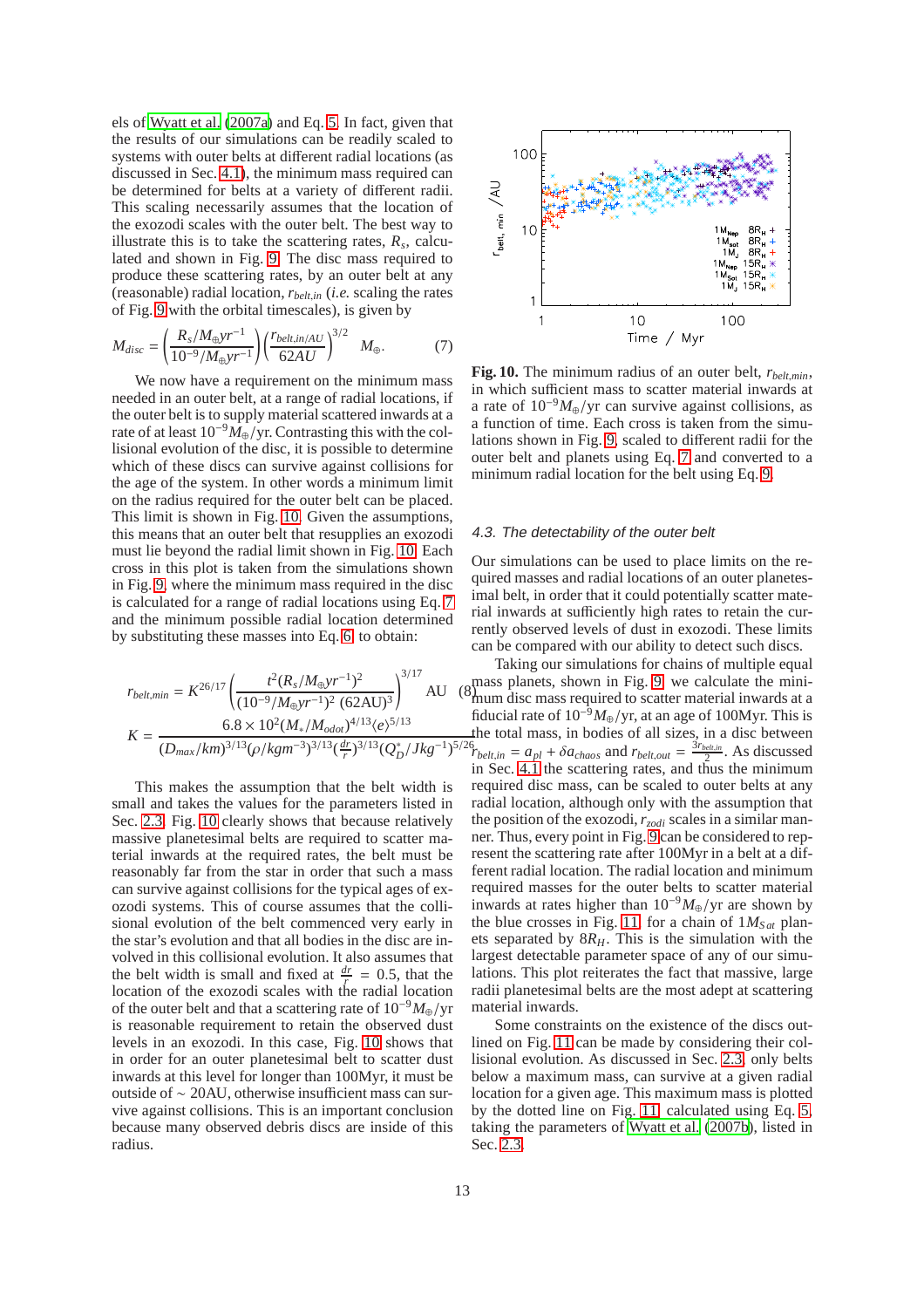The next question to consider is which of these discs could be detectable. One way to detect a debris disc is by an infrared excess, for example at  $70 \mu m$ . For this plot, we consider Spitzer's detections limits, as Spitzer surveys of debris discs are comprehensive and well understood, despite the better detection capabilities of *Herschel* or ALMA (for colder debris discs). Spitzer observations are calibration limited, requiring a ratio of the disc to stellar flux above  $\frac{F_{disc}}{F_{\text{r}}} > 0.55$  for a detection. By considering a simple model for a debris disc, with a steady-state collisional cascade,  $n(D)$ *dD* ∝  $D^{7/2}$ *dD*, for grains between the blow-out size,  $D_{bl}$  and  $D_{max} = 60 \text{km}$ (e.g. [Wyatt 2008\)](#page-18-0), the minimum detectable disc flux can be turned into a minimum detectable disc mass, *Mdet*, of:

$$
M_{det} = 1.6 \times 10^{10} R_{\mu,lim} \sqrt{(D_{bl}/\mu m)(D_{max}/km)}
$$
(9)  

$$
\left(\frac{L_*/L_{\odot}}{(T_*/K)^4}\right) \frac{B_*/(\lambda, T_*)}{B_*/(\lambda, T_{disc})} M_{\oplus}
$$

where the  $B<sub>v</sub>$  refers to the Wien function describing black-body emission at a given wavelength,  $\lambda$  or frequency  $v$ , at either the stellar temperature,  $T_*$  or the disc temperature, *Tdisc*. Discs that can be detected are those than lie above the dashed line in Fig. [11,](#page-13-0) for a G2  $(1M_{\oplus})$  star. The dark grey shaded area shows all discs that could be detected by Spitzer and scatter material in at a sufficiently high rate to resupply an exozodi at <sup>10</sup>−<sup>9</sup>*M*⊕/yr, at an age of 100Myr. The lighter shaded area shows the parameter space in which debris discs capable of scattering material inwards at a sufficiently high rate could lie, but not be detected with Spitzer at 70µm.

The clearest conclusion from this plot is that debris discs exist that could supply scattering at the required rates in systems older than 100Myr. Such debris discs are at large radial distances and massive. It is evident from Fig. [11](#page-13-0) that such large radii discs are the population about which least information is known, although this may change in the near future with instruments such as ALMA or SCUBA 2.

This plot should be viewed with several uncertainties and restrictions in mind. Firstly, all the lines on the plot vary with the stellar luminosity or mass of the star. This plot assumes that required scattering rate is  $10^{-9}M_{\oplus}/yr$ , a value which is uncertain even for the Vega system and may vary significantly between different systems. It also makes the potentially unrealistic assumption that the radial location of the exozodi scales with that of the outer belt.

#### 4.4. Application to observed systems

The number of systems with detected exozodi is limited, only a handful of the detected systems also have outer planetesimal belts and there are very few planet detections. For these reasons, we decide to focus here on two example systems, both of which have resolved outer belts, and detailed modelling of the inner exozodi. Neither of the systems have any evidence for planetary



<span id="page-13-0"></span>**Fig. 11.** Outer belts capable of scattering material inwards at 10−9*M*⊕/yr after 100Myr, around a G2 (1*M*⊙) star, with a chain of  $1M<sub>Sat</sub>$  planets separated by  $8R<sub>H</sub>$ , that can be detected by Spitzer at  $70 \mu m$  are shown in dark grey, whilst those belts that cannot be detected are shown in light grey. This is the lowest limit of the simulations shown in Fig. [4.](#page-8-0) The dotted line shows the maxi-mum mass that can be retained against collisions (Eq. [5\)](#page-5-0) for 100Myr and the dashed line shows the Spitzer detection limit for a G2 star. Full details of this plot are described in Sec. [4.3.](#page-12-3)

companions. The two example systems were chosen to contrast. Vega is a 450Myr old A star, whilst  $\eta$  Corvi is an older (Gyr), sun-like star, with an extremely large infrared excess. We apply the simulations presented in this work, to these systems, in order to determine the possible scattering rates that could occur, if we make the hypothesis that chains of planets orbit between the inner and outer dust discs. We then compare these scattering rates with observations of the exozodi and outer belt, and assess the feasibility of such scattering to solve the conundrum of the high levels of exozodiacal dust observed.

#### <span id="page-13-1"></span>4.4.1. Vega

Vega's outer belt was the first debris disc to be detected [\(Aumann et al. 1984](#page-18-49)) and has since been observed many times at a variety of different wavelengths. The exact properties derived from observations of the outer belt vary in the literature, but here we consider the best fit model of Müller et al. [\(2010\)](#page-18-45), that takes into account observations from the near-infrared through to sub-mm wavelengths. Their best fit model finds a dust belt between 62 and 120 AU, with  $5.09M_{\oplus}$  of dust and a total mass of  $46.7M_{\oplus}$ , which collisionally evolved from an initial mass of 55.5*M*⊕. Fitting of isochrones finds an age of  $455 \pm 13$  Myr and a mass of  $2.157 \pm 0.017 M_{\oplus}$  [\(Yoon et al. 2010\)](#page-18-44). Exozodiacal dust was detected around Vega by [Absil et al. \(2006\)](#page-18-1) and again by Defrère et al.  $(2011)$ . The best-fit to the observations finds a mass of  $10^{-9}M_{\oplus}$  in small dust grains between  $0.2\mu$ m and 1mm in size (Defrère et al. 2011). A collisional timescale of ∼ 1yr is derived. This sug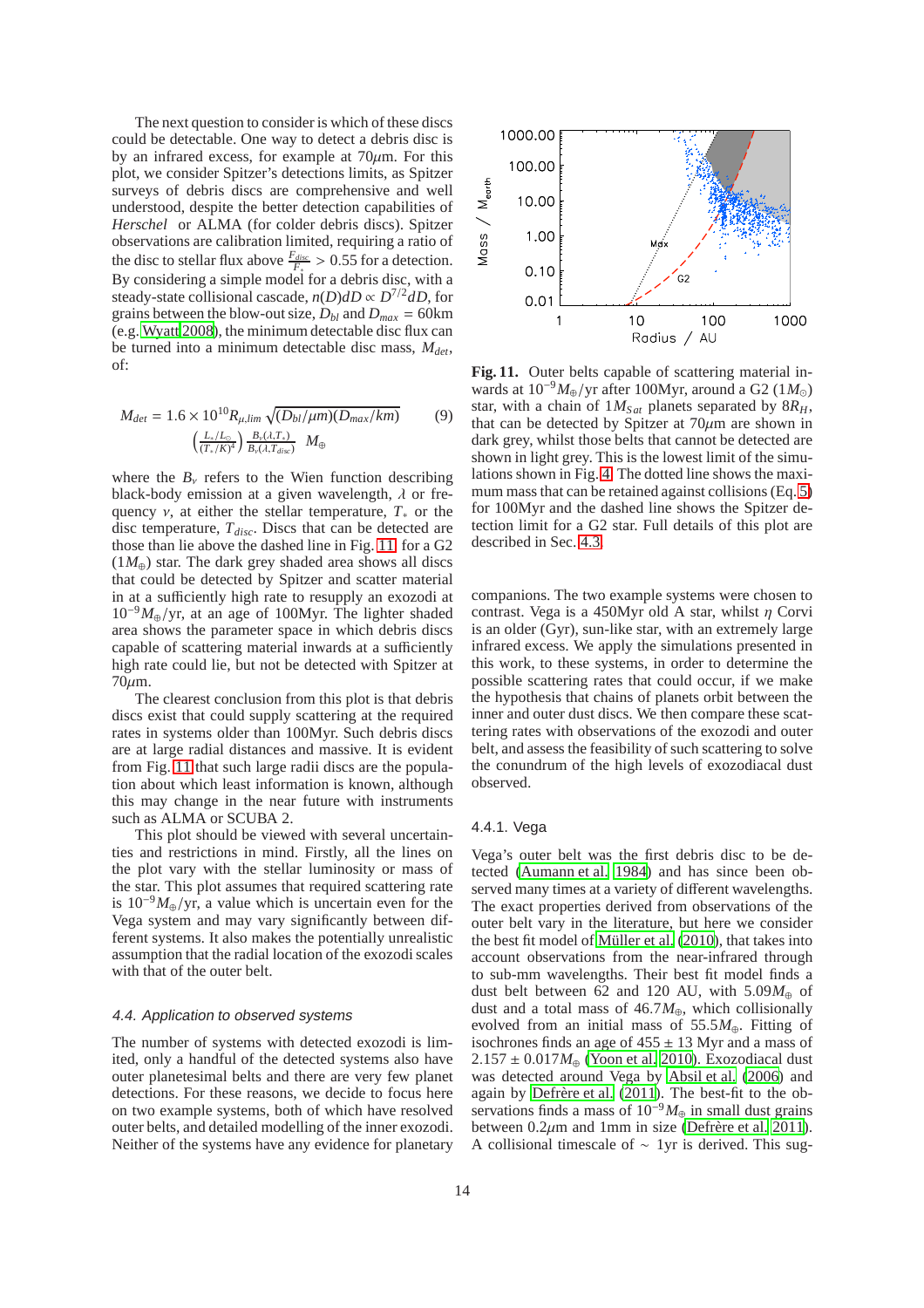gests that if the disc is to be retained at its current levels it needs to be replenished at a rate of at least 10−9*M*⊕/yr.

The scattering rates determined in our multi-planet simulations described in Sec. [4](#page-8-0) and shown in Fig. [9](#page-10-0) can be applied to Vega. Without any limits on planetary companions less than several Jupiter mass (e.g. [Hinkley et al. 2007](#page-18-50); [Itoh et al. 2006\)](#page-18-51), we are free to hypothesise the existence of any inner planetary system. If Vega is really orbited by as yet undetected planets, they may or may not resemble the chains of multi-planet systems considered in this work. However, by considering the hypothesis that there are chains of equal mass planets, interior to Vega's outer planetesimal belt, we are able to place an estimate on the maximum rates that planets could possibly scatter material inwards.

The position of the outer belt was already chosen to fit with that of the outer belt in the Vega system. Thus, in order to apply the results of these simulations to Vega, it is only necessary to scale the scattering times by a factor of  $\frac{1}{\sqrt{2.157}} \sim 0.68$  in order to account for the increased stellar mass. These results now represent systems with chains of equal mass planets still separated by  $\Delta = 8R_H$ or 15 $R$ <sup>H</sup>, but with increased masses of  $2M_{Nep}$ ,  $2M_{sat}$  or 2*MJ*. This is detailed in Table [4.](#page-10-0) In Fig. [12](#page-14-0) we calculate the total mass in the outer belt if these chains of equal mass planets were to scatter material in to the position of the exozodi, which we take to be 1AU, at the required rate of  $10^{-9}M_{\oplus}/yr$ . This is the minimum required mass in the outer belt, assuming a constant surface density of  $\Sigma(r)dr \propto r^{-1}dr$ , between 62 and 120AU.

Fig. [12](#page-14-0) clearly shows that by the age of Vega  $(455 \pm 13 \text{ Myr})$  a very massive outer belt is required in order to sustain the high levels of dust observed. In general the required masses are higher than the observationally derived mass for the belt (shown by the diamond), or even the pre-collisional evolution initial mass of 55.5 $M_{\oplus}$  (Müller et al. 2010). Given that the plotted values assume that all material scattered inwards is converted to the observed small dust grains and thus are likely to underestimate the belt mass required, this places doubt on the ability of Vega's outer belt to replenish the exozodi. Such a conclusion, should, however, be viewed in the light of the large uncertainties, in particular on the rate at which Vega's exozodi needs to be replenished. A small decrease from the currently used value of  $10^{-9}M_{\oplus}/yr$ , would mean that a chain of low mass planets could readily scatter material at the required rates. Another possibility is that the scattering process in Vega started less than 455Myr ago and therefore that the scattering rates are higher at the current epoch. To summarise, the uncertainties on the values of various parameters are sufficiently large that these simulations by no means rule out steady-state scattering by a chain of planets to replenish Vega's exozodi, however, the evidence presented in favour of such scattering requires the existence of many closely spaced, terrestrial to Saturn mass planets, orbiting between the two belts.



<span id="page-14-0"></span>**Fig. 12.** The total outer belt mass required if scattering by a chain of equal mass planets, as shown in Fig. [9,](#page-10-0) or detailed in Table [4,](#page-10-0) is to replenish an exozodi inside of 1AU around Vega at the required rate of 10−9*M*⊕/yr. Each cross represents an individual scattering event shown in Fig. [9](#page-10-0) and scaled by a factor of  $\left(\frac{2.157M_{\oplus}}{1M_{\oplus}}\right)$  $\frac{157M_{\oplus}}{1M_{\oplus}}\bigg)^{1/2}$ to account for Vega's stellar mass. Vega is plotted by the diamond at its age of  $455 \pm 13$  Myr [\(Yoon et al.](#page-18-44) [2010\)](#page-18-44) and with an outer belt mass of 46.7*M*⊕, as found by the modelling of Müller et al. (2010). No error bars are quoted on the mass, however, its model dependence should be noted.

#### <span id="page-14-1"></span>4.4.2.  $\eta$  Corvi

*n* Corvi as a significantly older  $(1.4 \pm 0.3$ Gyr) system, with an extremely high infrared excess. Observations of  $\eta$  Corvi in the mid-infrared and sub-mm suggest that it has both a cold and a warm component [\(Smith et al. 2009b;](#page-18-4) [Chen et al. 2006](#page-18-52); [Wyatt et al.](#page-18-22) [2005\)](#page-18-22). Both [Smith et al.](#page-18-4) [\(2009b\)](#page-18-4) and [Lisse et al. \(2012\)](#page-18-6) find that the warm component is inside of 3.5AU and [Lisse et al. \(2012](#page-18-6)) find that it can be explained by  $9 \times 10^{18}$ kg ~  $10^{-6}$ *M*<sub>⊕</sub> of dust in particles between 0.1 and  $100\mu$ m in size, with a lifetime of 3-6 yrs against collisions. This suggests that this dust needs to be replenished at a rate of ~  $10^{-6} M_{\oplus}$ /yr in order to retain the current observed levels. Sub-mm observations of the outer belt, modelled in [Wyatt et al. \(2005\)](#page-18-22) find a radius of 150 ± 20AU and a mass of ~ 20 $M_{\oplus}$ .

Again the scattering rates shown in Fig. [9](#page-10-0) can be applied to  $\eta$  Corvi, hypothesising the existence of chains of equal mass planets orbiting interior to the outer belt. Again, the planetary system of  $\eta$  Corvi may differ radically from such chains of equal mass planets, nonetheless, such systems provide a useful upper limit on the possible scattering rates. In this case, the scattering rates determined in Fig. [9](#page-10-0) apply at times greater by a factor  $\left(\frac{130AU}{62AU}\right)^{3/2} \left(\frac{1M_{\odot}}{1.4M_{\odot}}\right)$  $\frac{1M_{\odot}}{1.4M_{\odot}}$ )<sup>1/2</sup> ~ 2.57, to account for the differences in belt radius and stellar mass. The scattering rates now apply to chains of planets with slightly higher masses, scaled upwards by a factor of 1.4, as detailed in Table [4.](#page-10-0) The scattering rates now apply to a system with an exozodi at 2AU, slightly inside the observed position of less than 3.5AU, however, this could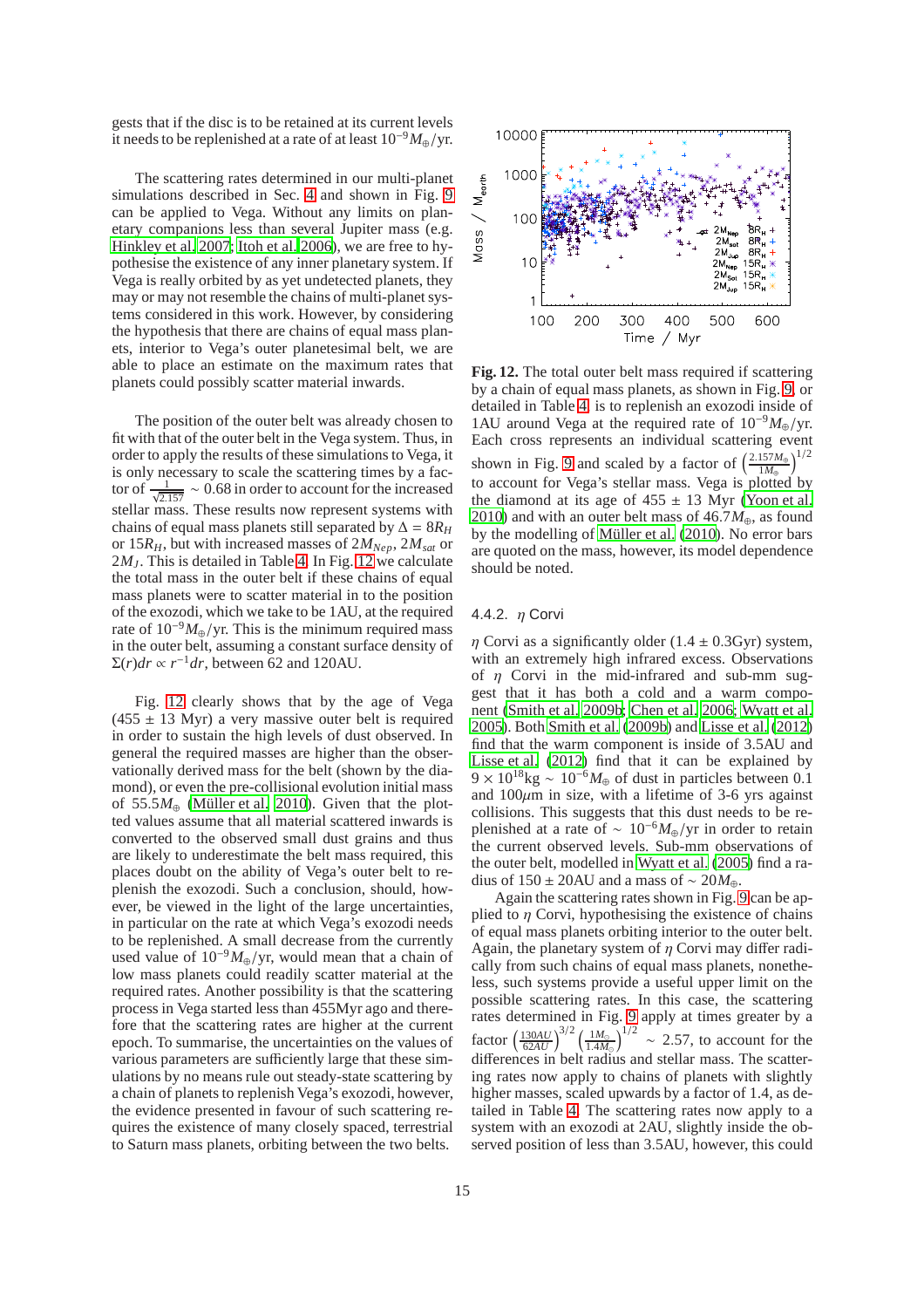

<span id="page-15-1"></span>**Fig. 13.** The same as Fig. [12,](#page-14-0) but for  $\eta$  Corvi, with its required scattering rate of ~ 10<sup>-6</sup>*M*⊕/yr. The scaling factor this time is  $(\frac{130AU}{62AU})^{3/2}(\frac{1M_{\odot}}{1.4M_{\odot}})$  $\frac{1M_{\odot}}{1.4M_{\odot}}$ )<sup>1/2</sup>, to account for the difference in stellar mass and radius of the outer belt.  $\eta$ Corvi is plotted by the cross, at its age of  $1.4 \pm 0.3$  Gyr and with an outer belt mass of ~ 20 $M_{\oplus}$  [\(Wyatt et al.](#page-18-22) [2005\)](#page-18-22). Again, no error bars are quoted on the mass of the outer belt, but its model dependence should be noted.

only potentially cause a small change in the calculated scattering rates.

The level of excess observed in this system, and therefore the replenishment rate required, is significantly higher than for Vega's exozodi. This means that the minimum required outer belt mass to replenish the exozodi at  $\sim 10^{-6} M_{\oplus}/yr$ , shown in Fig. [13,](#page-15-1) are ridiculously high. This is clear evidence that the warm dust observed in  $\eta$  Corvi is at levels far too high for it to be resupplied by the scattering of material inwards from the observed outer planetesimal belt by a chain of stable planets. Another explanation is required for this system.

## <span id="page-15-0"></span>**5. Discussion**

In this work we have considered some example planetary systems in order to investigate the hypothesis that high levels of exozodiacal dust observed in some planetary systems could be retained by material scattered inwards from an outer planetesimal belt. We used Nbody simulations to determine the scattering rates from chains of equal mass planets, on circular, co-planar orbits, interior to an outer planetesimal belt. These were used to assess the validity of this hypothesis by comparison with observations. We used our simulations to outline the properties (mass and radius) of debris discs that are capable of scattering material inwards at sufficiently high rates, which were then compared with our ability to detect such discs and whether the masses are consistent with collisional evolution. In general, this is highly dependent on the properties of individual systems and thus, the most definitive conclusions can only be made by comparison with observed systems, as was done here for Vega and  $\eta$  Corvi. We now discuss some of the uncertainties that should be taken into account when considering the results presented in this work.

## 5.1. Uncertainties

The biggest uncertainty in these comparisons is the determination of the rate at which the exozodi must be supplied with material in order to retain the observed levels of exozodiacal dust. This is calculated from a fairly uncertain mass of dust in the exozodi, combined with an even more uncertain timescale on which the dust is removed. The mass calculated for the dust is very model dependent, with a particular dependence on the size distribution and size range of grains considered. For Vega's exozodi, Defrère et al. (2011) create a grid of model discs, varying the composition, optical properties, radial and size distribution of the dust, and then use Bayesian statistics to assess which model provides the best fit to the observations. The largest grain size they consider is 1mm, but this upper limit is poorly constrained. The disc will be removed either by radiative forces, on dynamical timescales of ∼yr, or on collisional timescales, also ∼yr. Both these timescales depend on the exact properties of the disc and are fairly uncertain. The radial location of the dust is also not precisely constrained, however, this does not significantly effect the scattering rates.

Similar uncertainties, although less critical in terms of the current hypothesis, also apply to our knowledge of the properties of the outer disc. For the systems where the outer belt is resolved, the radial location of the dust belt is fairly well constrained. The total mass of the disc, however, depends on the extrapolation of the observed population of small dust particles to larger sizes. Although model dependant, detailed numerical modelling (e.g. Thébault et al. [2003;](#page-18-53) Thébault & Augereau 2007; [Krivov et al. 2006;](#page-18-54) Löhne et al. 2008) finds that the ratio of the total mass of the disc to the observed dust mass calculated using realistic size distributions does not differ significantly from simplistic estimates made using the size distribution from a steady state collisional cascade  $(n(D)dD \propto$  $D^{7/2}dD$  [\(Dohnanyi 1969\)](#page-18-42) with a power index of  $\frac{7}{2}$ [\(Tanaka et al. 1996\)](#page-18-43)). Thus, the calculated values for the mass should not vary too dramatically. The biggest uncertainty is in the size of the largest body in the collisional cascade, which can alter the calculated mass significantly. It is also possible that larger bodies exist that are not yet in collisional equilibrium. These could contribute to the scattering process, but only in a stochastic manner. Given our total lack of information regarding such bodies, it seems unreasonable to invoke their contribution to the scattering rates, although, evidence exists in some systems that such stochastic collisions may produce the observed exozodi [\(Lisse et al. 2009,](#page-18-7) [2012\)](#page-18-6).

The second biggest uncertainty in our calculations regards the conversion of the bodies scattered inwards from the outer belt, with a size distribution reflecting that of the outer belt, to the observed small dust. In order to obtain maximum possible scattering rates, we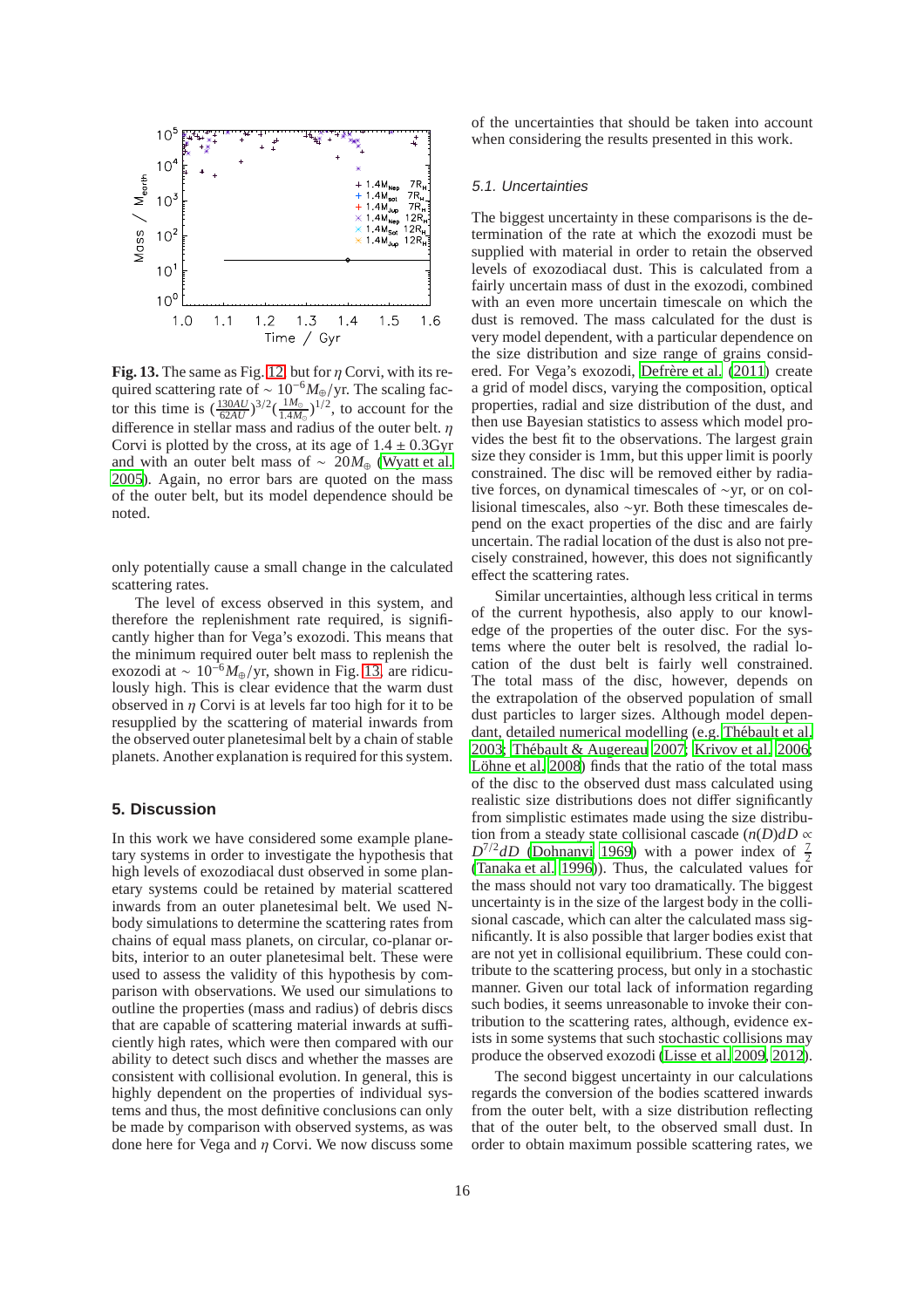considered that this process is 100% efficient. There are three main processes by which larger bodies are converted to small dust, collisions, evaporation or spontaneous disruption. Marboeuf et al, in prep investigated in detail the evaporation of comets as a potential mechanism to produce exozodiacal dust. They find that it is reasonably efficient in high luminosity systems, with a maximum possible efficiency that reflects the dust:ice ratio in the comets (generally about 1, so 50% efficient). Dust may also be produced as larger bodies are ground down by collisions, or cometary bodies may spontaneously disrupt, as suggested as an explanation for the Solar System's zodiacal cloud (Nesvorný et al. 2010). None of these processes will be 100% efficient at converting large bodies to the observed small grains. In this work, we merely note that where outer belt masses have been calculated, these are very much minimum values, rather than attempting to make any conclusions regarding the conversion of the scattered bodies to the observed small dust.

There are then several uncertainties based on the initial conditions used in our simulations, which were discussed in detail in Sec. [3.3.](#page-7-0) It is, however, worth reiterating a dependence of our results, on the fact that planetesimals remain on orbits such that they can be scattered by the planet, at the end of planet formation. Should this prove not to be the case, whether due to planetary migration, or an inaccurate estimation of the parameter that we used to characterise this clearing, *amin*, our scattering rates will only decrease. Again, reiterating the fact that the outer planetesimal belt masses determined by our simulations are very much minimum values. We also assumed that all planets were fully formed at  $t = 0$ , which of course is not generally true, particularly for terrestrial mass planets. During terrestrial planet formation, the scattering processes are likely to be similar to those seen in our simulations, albeit controlled by the somewhat smaller planetary core. Thus, we do not anticipate that our results would be significantly altered if planet formation was only completed some time after  $t = 0$ .

Of potential concern is how representative our example systems are of the full range of real planetary systems. Such well ordered planetary systems are unlikely to be found (often) in nature. In particular, it is unlikely that planet formation would have been equally efficient throughout any planetary system. They should, however, be representative of the range of scattering rates possible from the full range of real planetary systems, as a function of time. This hypothesis is supported by test simulations of two further planetary systems, with random architectures, which were found to scatter material inwards at rates that lie neatly within the range of scattering rates found for our example systems. As discussed, for example in Sec. [4.1](#page-9-2) or Sec. [4,](#page-8-0) it is easy to design planetary systems with 'blockages' where the scattering rates tend to zero. However, given our understanding of the dependence of the scattering rates on the planet masses and separations (see discussion in Sec. [4.1\)](#page-9-2), we anticipate that very few systems can scatter material inwards after millions of years of evolution,

at rates higher than those outlined here for a chain of tightly packed Neptune mass planets (given constraints on the outer belt mass, stellar mass, age *etc*). It is, however, still possible that a few very specific architectures exist where the scattering rates are enhanced beyond those seen in our simulations, for example due to resonant interactions. Alternatively systems with eccentric planets or planetesimals may prove to scatter material inwards at higher rates, although test simulations suggest that they can only do so on short timescales.

There are two other potential contributors to the scattering rates, that we have ignored so far. Both contribute at such low levels that we feel justified in leaving them out of our calculated rates. The first is particles that started on orbits between the planets. If the planets are sufficiently widely separated, it may be that some material was left orbiting between the planets, rather than being accreted onto the planets. In general such planetesimals are scattered on short timescales, however, if the separation of the planets is larger than their dynamical influence, *i.e.*  $\Delta R_H > \delta a_{chaos}$ , planetesimals may remain on stable orbits between the planets, even on long timescales. The scattering process for such planetesimals is very similar to that for the outer planet in our simulations, except on shorter timescales, given the shorter orbital periods. Thus, at late times the contribution of such particles is likely to be small. The only question therefore is whether such belts of planetesimals, or indeed planetesimals in the process of being scattered inwards, may be detectable.

The second potential contribution is from particles that started far outside of the outer planet's chaotic zone and are scattered on long timescales. In a multi-planet system, the dynamics are more complicated and there are a range of secular and multibody resonances that can influence particles in the belt. These have been shown to provide a small flux of material into Neptune's chaotic zone in our Solar System (e.g. [Duncan et al. 1995;](#page-18-55) [Holman & Wisdom](#page-18-56) [1993;](#page-18-56) [Levison & Duncan 1997;](#page-18-57) [Emel'yanenko et al.](#page-18-58) [2004;](#page-18-58) [Morbidelli 1997\)](#page-18-59). This contribution cannot be significant as in our simulations to test this effect with a particle density of 50 particles per AU, not a single particle, that started outside of  $a_{max} = a_{nl} + 2\delta a_{chaos}$  and inside of 100AU, was scattered inwards, although there was evidence of the effect of the inner planets on the outer regions of the belt.

#### 5.2. Comparison with real planetary systems

All of the potential uncertainties discussed in the preceding section need to be taken into account when comparing the results of our simulations with observed exozodi. In Fig. [11](#page-13-0) we determined the mass and radius required for the outer belt, such that it can scatter material to the location of the exozodi at a sufficiently high rate. These requirements could change significantly, for example, if our estimate on the rate at which material needs to be scattered inwards was wrong, or the conversion of the scattered large bodies to small dust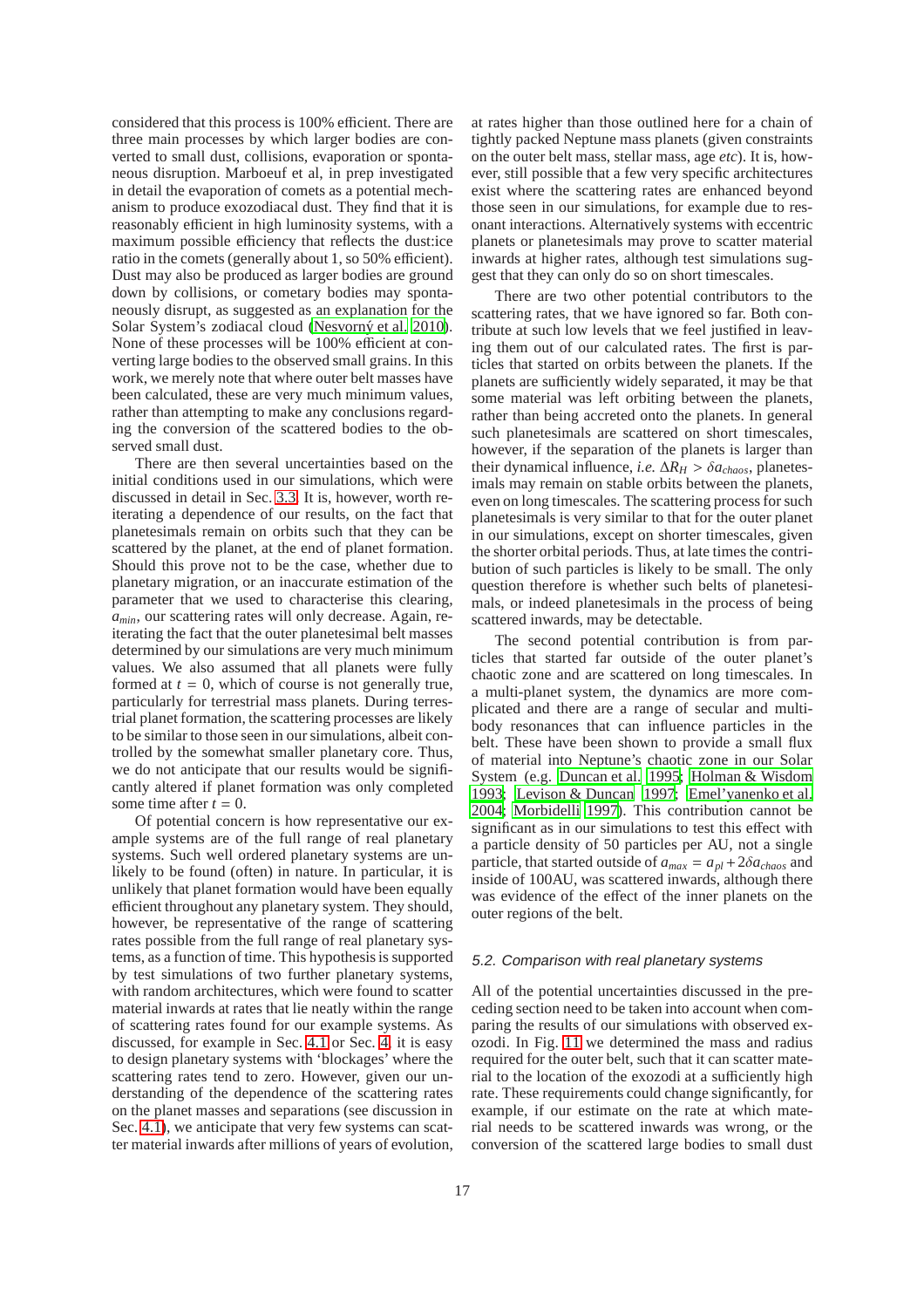is inefficient. Changes of several orders of magnitude are already seen between the example systems considered here. Given a diversity of planetary systems, this would naturally result in a diverse population of exozodi, that could help to explain the range of exozodi detections and non-detections found so far. These uncertainties render insignificant the possible differences in the scattering rates caused by the unrealistic assumption that the radial location of the exozodi scales with that of the outer belt.

A general conclusion from Fig. [11](#page-13-0) is that the longer lifetimes and scattering timescales of large radii outer belts are required to sustain high scattering rates on long timescales. Unfortunately the population of large radii debris discs is the least well constrained, although sub-mm instruments such as ALMA and SCUBA2 may shed light on this in the near future. For a more detailed comparison, we considered two example systems, Vega (Sec. [4.4.1\)](#page-13-1) and  $\eta$  Corvi (Sec. [4.4.2\)](#page-14-1). For  $\eta$  Corvi, the mass of observed outer belt is orders of magnitude too low to retain the exozodi at its currently observed levels and it therefore seems more likely that there is another explanation for this system. For Vega, the replenishment of the exozodi by a chain of planets seems unlikely, but given the uncertainties discussed above, it is not ruled out, although very specific constraints on the system would be required.

Our N-body simulations necessarily only consider a very limited range of all possible planetary system architectures. We consider these to be a fair representation of the range of scattering rates possible in any arbitrary planetary system, and discussed their application to any planetary system in detail in Sec. [4.1.](#page-9-2) However, it still remains possible that we have missed some very specific architecture involving unequally spaced planets of different masses, potentially on eccentric or inclined orbits, that is significantly more efficient at scattering material, for example where secular or mean motion resonances enhance the scattering rates. However, within the limitations of reasonable computing timescales, a full investigation was not possible in this work.

## 5.3. Application to unstable systems

The results presented in this work find high scattering rates for the first thousands or millions of years of a system's evolution, but much lower rates in stable planetary systems after hundreds of millions of years. However, there is a potential way to get high, albeit temporary, scattering rates in such older mature systems. This could happen if the empty chaotic region surrounding a planet is refilled with fresh material. A way to achieve this is if the planet is displaced from its current orbit by a dynamical instability and scattered into a planetesimal belt, or if it migrates into such a planetesimal belt at late times. Such processes could restart the scattering processes and significantly increase the scattering rates. From our simulations, we can estimate that the scattering rates could remain high, even for thousands to millions of years after such an event. However, this is only an estimate because we did not consider any test particles closer to the planet than  $a_{min} = a_{pl} + \frac{\delta a_{chaos}}{2}$ and if the chaotic zone were refilled with planetesimals after an instability, it is likely that the planetesimal belt will be cold. Further detailed work is required to investigate this hypothesis.

# <span id="page-17-0"></span>**6. Conclusions**

In this work we have considered the conundrum that high levels of exozodiacal dust are observed in some systems, despite it being clear that such small dust has very short lifetimes against collisions or radiative forces. We considered the hypothesis that the exozodiacal dust could be replenished by material from an outer belt, scattered inwards by planets. We presented N-body simulations that calculate the efficiency of scattering by a chain of equal mass planets, in a way that can be applied to a wide range of different planetary systems, irrespective of whether or not exozodiacal dust has been detected. The outer planet scatters planetesimals as it sculpts the inner edge of the planetesimal belt. Particles are cleared from the chaotic zone on relatively short timescales, but these particles may continue to be scattered multiple times by the planet, evolving at constant pericentre or apocentre, until they are scattered sufficiently far inwards that they are passed onto an interior planet or ejected. In this manner particles can be passed along a chain of planets and may only reach the location of the exozodi, some after hundreds of millions of years.

Our simulations show that it is possible for this scattering to be at a sufficiently high rate that it could retain the currently observed levels of exozodiacal dust. This, however, places very stringent constraints on the architecture of the planetary system, namely that it contain a chain of closely spaced, low-mass planets orbiting interior to a massive, large radii outer planetesimal belt. Without a complete census of the architecture of planetary systems and/or detailed statistics about the exozodi population, it is difficult to make definitive conclusions about the proportion of systems in which this scenario could apply. We considered in detail two systems with observed outer belts and exozodi, and we hypothesise that there may be as yet undetected planets orbiting between the observed exozodi and outer belt. We find that for  $\eta$  Corvi, an old, sun-like star with very high levels of infrared excess, that the exozodi cannot be retained at its current levels, on Gyr timescales, with this process, whereas for Vega a very contrived architecture would be required for the planetary system to retain the levels of exozodiacal dust observed around Vega.

In general in this work we show that material is scattered into the inner systems of many planetary systems, at rates that depend on the architecture of the planetary system, but are in general low, particularly after hundreds of millions of years. We put this forward as an explanation for the observations of high levels of exozodiacal dust, but find that sufficient material is only scat